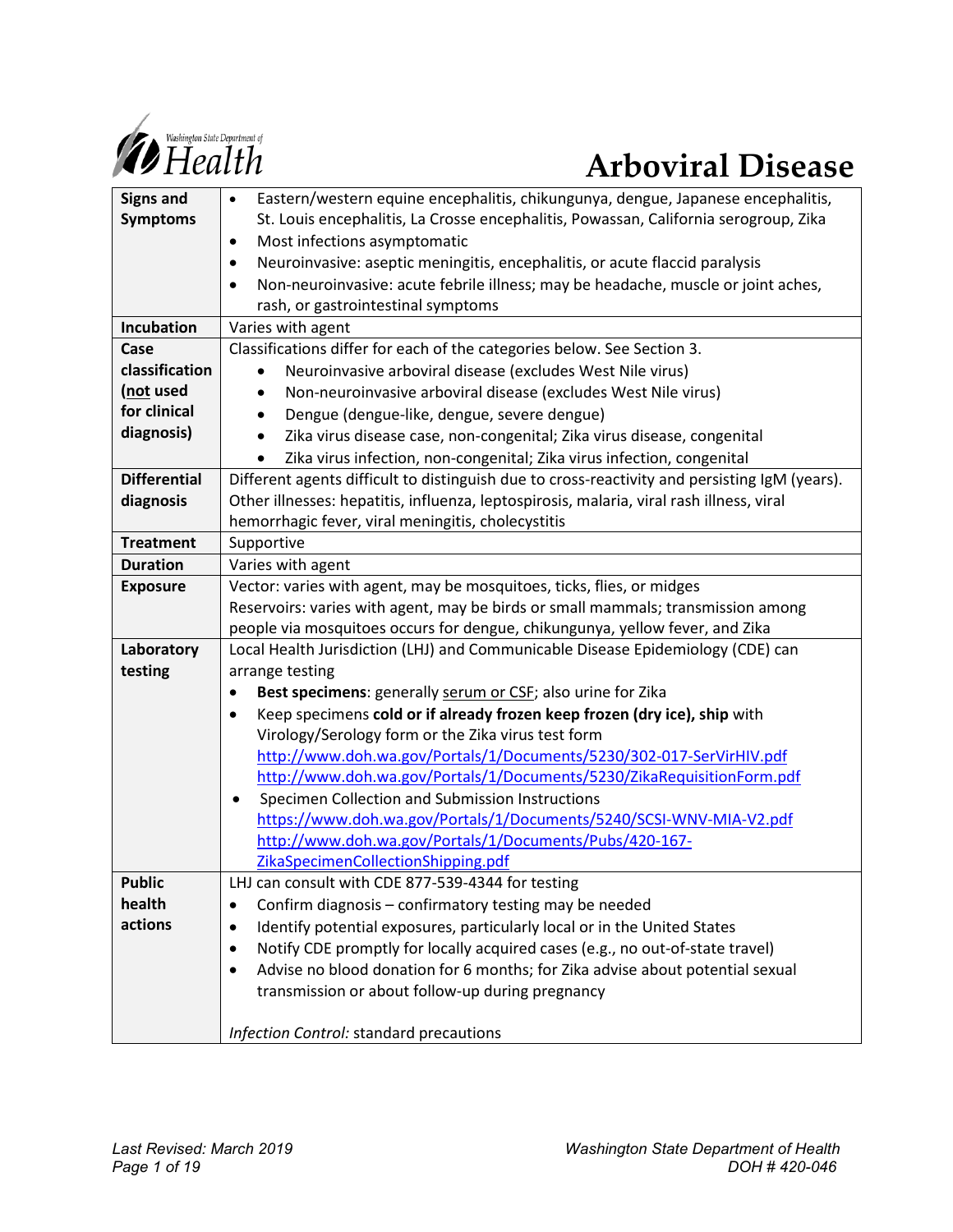# **Arboviral Disease**

(except West Nile virus and Yellow Fever)

# **1. DISEASE REPORTING**

# **A. Purpose of Reporting and Surveillance**

- 1. To distinguish arboviral infections acquired locally or in the United State from those related to international travel.
- 2. To better understand the epidemiology of these infections in Washington State in order to target education and control measures.
- 3. To identify emerging arboviral infections in Washington.

# **B. Legal Reporting Requirements**

- 1. Health care providers: notifiable to local health jurisdiction within 3 business days.
- 2. Health care facilities: notifiable to local health jurisdiction within 3 business days.
- 3. Laboratories: Arboviral (eastern and western equine encephalitis, dengue, St. Louis encephalitis, La Crosse encephalitis, Japanese encephalitis, Powassan, California serogroup, chikungunya, Zika) acute infection by IgM positivity, PCR positivity, and viral isolation, within 2 business days. Specimen submission is on request only.
- 4. Veterinarians: Suspected human cases notifiable within 24 hours to the local health jurisdiction; animal cases notifiable to Washington State Department of Agriculture (see: [https://app.leg.wa.gov/WAC/default.aspx?cite=16-70\)](https://app.leg.wa.gov/WAC/default.aspx?cite=16-70).
- 5. Local health jurisdictions: notifiable to Washington State Department of Health (DOH) Communicable Disease Epidemiology (CDE) within 7 days of case investigation completion or summary information required within 21 days.

# **C. Local Health Jurisdiction Investigation Responsibilities**

- 1. Consult CDE about endemically acquired cases or for assistance with testing. CDE maintains [criteria for Zika virus testing through public health.](https://www.doh.wa.gov/Portals/1/Documents/Pubs/420-165-CriteriaForZikaTestingWAPHL8-2018.pdf)
- 2. Facilitate transport of specimens (e.g., serum, urine, whole blood or CSF) to the Washington State Public Health Laboratories (PHL) if initial testing or confirmatory testing is needed. Please call CDE prior to submitting specimens (206-418-5500), or submit a [Zika virus intake form](https://www.doh.wa.gov/Portals/1/Documents/5410/ZikaVirusIntakeForm.pdf) to CDE if submitting specimens for Zika virus testing. For assistance in determining appropriate specimen type, call CDE, or for Zika, refer to [Zika virus detailed laboratory ordering guidance.](https://www.doh.wa.gov/Portals/1/Documents/Pubs/420-166-ZikaDetailedLabOrderingGuidance.pdf)
- 3. Report all *confirmed, probable,* and *suspect* cases to CDE (see definitions below). Complete the Arboviral Disease case report form [\(https://www.doh.wa.gov/Portals/1/Documents/5100/210-066-ReportForm-](https://www.doh.wa.gov/Portals/1/Documents/5100/210-066-ReportForm-Arbovirus.pdf)[Arbovirus.pdf\)](https://www.doh.wa.gov/Portals/1/Documents/5100/210-066-ReportForm-Arbovirus.pdf) and enter the data into the Washington Disease Reporting System (WDRS) as "Arboviral Disease." Cases of West Nile virus disease and yellow fever are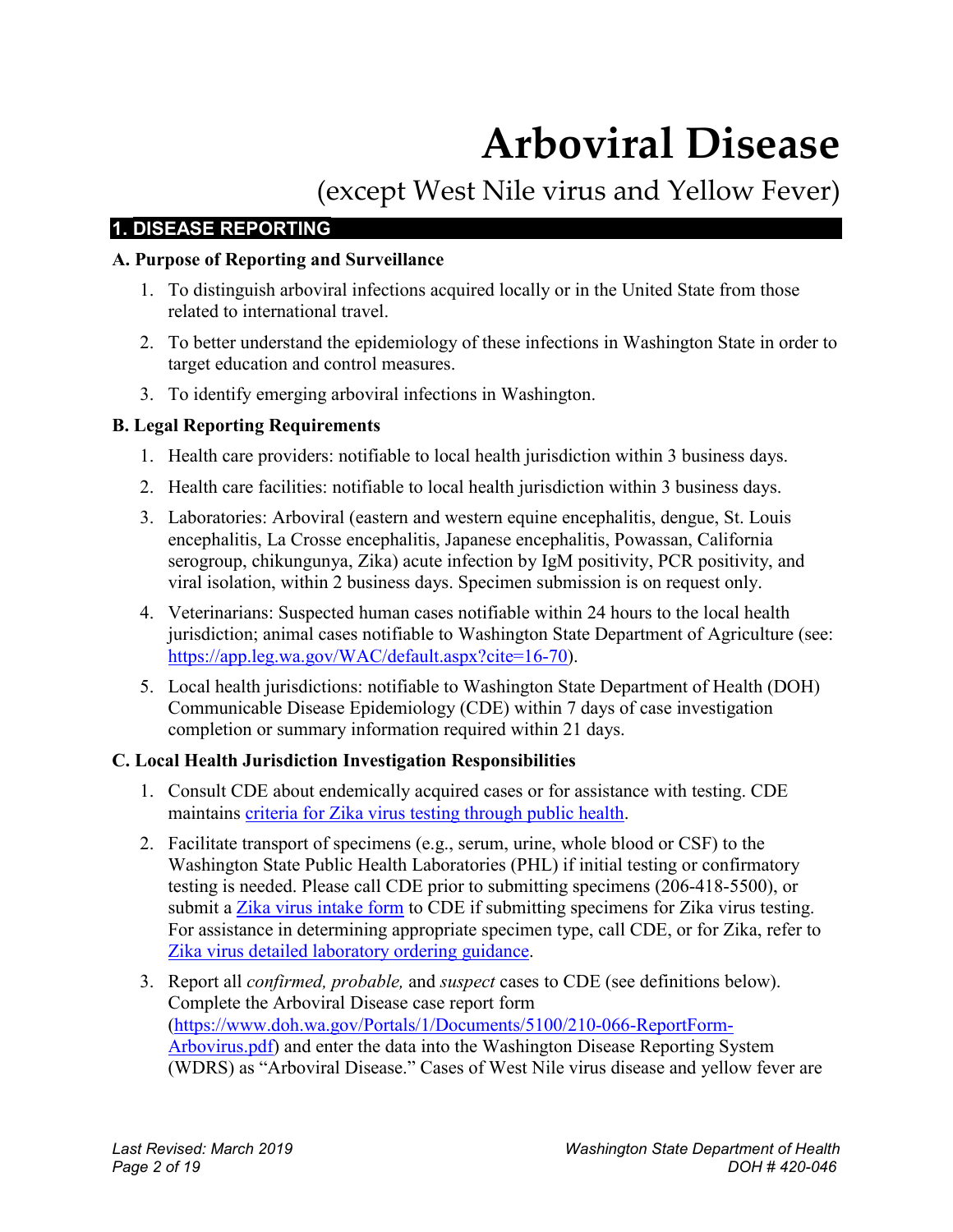discussed in separate guidelines and should be reported separately in WDRS as "West Nile Virus" and "Yellow Fever."

# **2. THE DISEASE AND ITS EPIDEMIOLOGY**

For information about West Nile virus and yellow fever, see disease specific guidelines at <https://www.doh.wa.gov/Portals/1/Documents/5100/420-085-Guideline-WNV.pdf> and [https://www.doh.wa.gov/Portals/1/Documents/5100/420-086-Guideline-](https://www.doh.wa.gov/Portals/1/Documents/5100/420-086-Guideline-YellowFever.pdf)[YellowFever.pdf.](https://www.doh.wa.gov/Portals/1/Documents/5100/420-086-Guideline-YellowFever.pdf)

# **Background**

Arboviral (arthropod-borne viral) diseases are transmitted by arthropods (e.g., mosquitoes, sandflies, ticks, or midges). More than 130 arboviruses are known to cause human disease. Most arboviruses of public health importance belong to one of three virus genuses: *Flavivirus*, *Alphavirus*, and *Bunyavirus*.

Arboviral diseases include West Nile virus disease (discussed separately), eastern and western equine encephalitis (WEE), dengue, chikungunya, St. Louis encephalitis (SLE), La Crosse encephalitis, Japanese encephalitis, Powassan virus encephalitis, yellow fever (discussed separately), Zika, and other less common infections. In addition, there are other arthropod-borne viruses that cause hemorrhagic fevers and other illnesses that are diseases with international importance (e.g., Rift Valley fever and Crimean-Congo hemorrhagic fever viruses); for reporting purposes in Washington they have been included under the condition "Viral Hemorrhagic Fever."

# **A. Etiological Agent**

See Table 1 for selected arboviral agents (excludes West Nile virus and yellow fever, which are discussed separately).

# **B. Description of Illness**

Arboviral infections cause four main clinical syndromes: 1) acute central nervous system (CNS) illnesses, 2) acute benign fevers of short duration with or without rash, 3) hemorrhagic fevers, and 4) polyarthritis and rash with or without fevers (see Table 1). Zika infection during pregnancy has been linked to certain birth defects, including microcephaly.

# **C. Arboviral Diseases in Washington State**

One to 23 cases of travel-associated dengue are reported each year. Prior to 2013, 0-3 travel-associated chikungunya cases were reported annually. In late 2013, the first local transmission of chikungunya virus was identified in the Caribbean; widespread local transmission was then identified in many countries in Central and South America. In 2014, 11 cases of chikungunya virus infection were identified in travelers returning from the Caribbean and in 2015, 40 travel-associated cases were reported in Washington. Since 2016, chikungunya cases have decreased to pre-outbreak levels. In 2015, a Zika outbreak began in Brazil and quickly spread to many countries in South and Central America, the Caribbean, and the South Pacific. Increased testing for Zika virus due to concerns about birth defects likely led to increased detections of chikungunya and dengue. The circulation of multiple flaviviruses and their cross-reactivity on serologic testing led to inability to distinguish virus types in some cases. During 2016, more than 60 cases of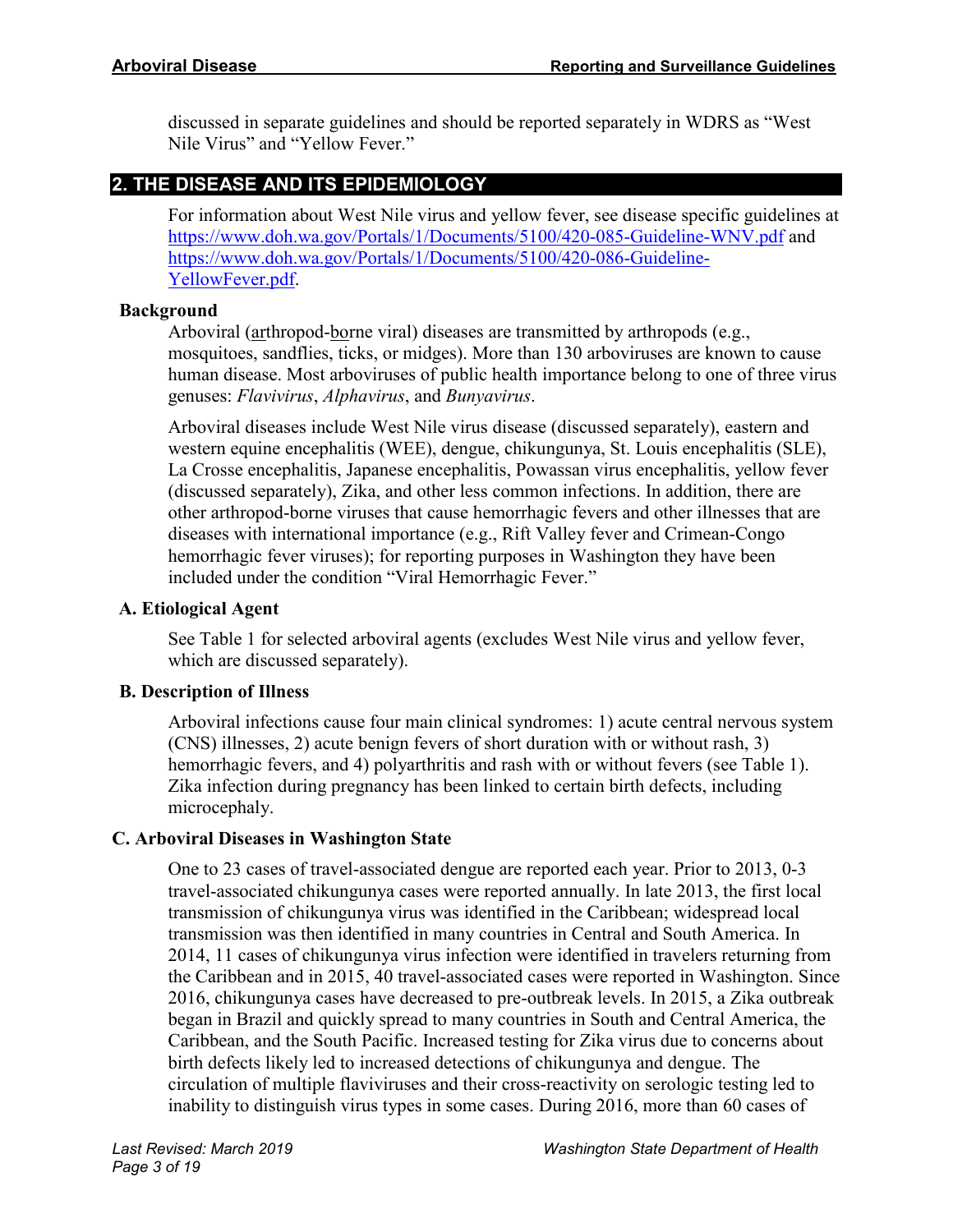travel-associated Zika virus disease were reported in Washington residents, decreasing to 16 cases of Zika virus disease in 2017, and no Zika virus disease cases in 2018.

Rare reports of other travel-associated arboviral diseases include Colorado tick fever and Japanese encephalitis in 2008, and St. Louis encephalitis and Toscana virus in 2009.

Other than West Nile virus, the last reported human illness due to an arboviral infection acquired in Washington State was WEE in 1988. SLE has also occurred in Washington, primarily in the central valley east of the Cascade Mountains. SLE infections were detected in sentinel chickens in Benton county in 2005 (Source: DOH Environmental Health-Zoonotic Disease Program).

# **D. Vectors and Reservoirs**

Most arboviruses are maintained in enzootic cycles involving arthropods and birds or small mammals. Humans are usually "dead end hosts," in that they do not contribute to the spread of the virus. However, some arboviral infections (e.g., dengue, yellow fever, chikungunya, Zika) can be indirectly spread from one person to another by a mosquito. Vector mosquitoes and ticks are present in Washington for some (SLE, WEE), but not all (dengue, chikungunya, Zika) arboviruses. See Table 1 below.

# **E. Modes of Transmission**

Arboviruses are most commonly transmitted by the bites of arthropods (e.g., mosquitoes, ticks, flies, or midges). Some arboviruses have been shown to be transmitted on rare occasions through blood transfusions, organ transplantation, unprotected sexual intercourse, transplacentally during pregnancy or perinatally during birth, consumption of unpasteurized dairy products, breast feeding, and laboratory exposures.

#### **F. Incubation Period**

Varies with agent. See Table 1.

# **G. Period of Communicability**

Except for rare cases of transplacental transmission, organ transplantation, sexual transmission, or blood transfusion, most arboviruses are transmitted by an arthropod vector from animal to human. Dengue, chikungunya, Zika, and yellow fever are exceptions because mosquitoes can transmit the virus from one viremic human to an uninfected human. During their periods of high viremia, usually 3-5 days before fever onset until the fever subsides, humans can infect mosquitoes with dengue and Zika. Infection with Zika virus during pregnancy can cause fetal infection which may result in birth defects or stillbirth, although many women with infections have normal infants. Sexual transmission of Zika virus has been documented up to several weeks after illness onset or last exposure.

#### **H. Treatment**

Treatment is supportive.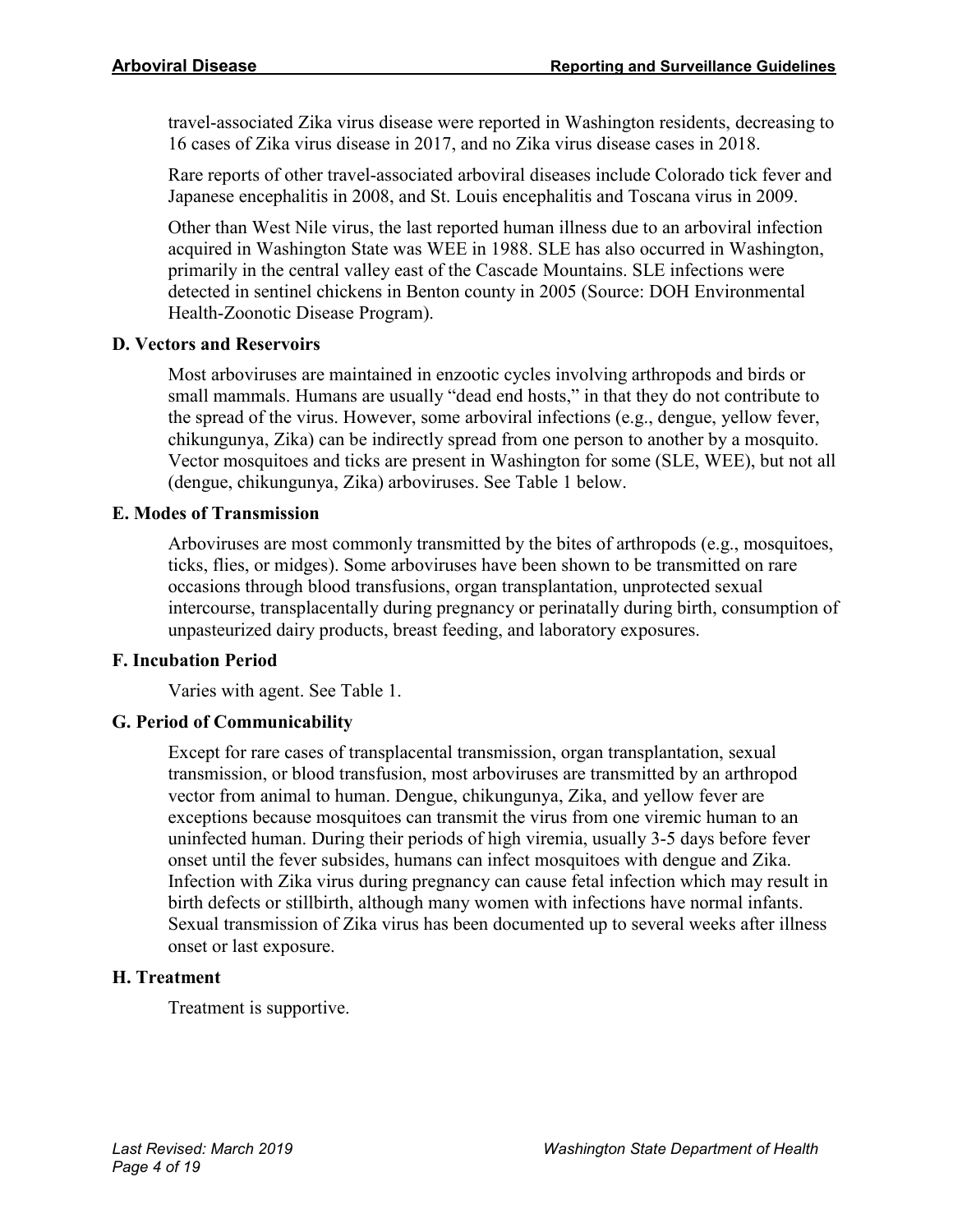#### **Table 1: Geographic Distribution and Clinical Characteristics of Selected Arboviral Infections\***

*Note that separate guidelines are available for both West Nile virus and Yellow fever.*

| Genus           | <b>Disease</b><br>(Etiologic agent)                                                                                                                          | Arthropod | <b>Geographic distribution</b>                                                                                                         | Incubation<br>period                               | <b>Clinical syndrome</b>                                                                   |
|-----------------|--------------------------------------------------------------------------------------------------------------------------------------------------------------|-----------|----------------------------------------------------------------------------------------------------------------------------------------|----------------------------------------------------|--------------------------------------------------------------------------------------------|
| Bunya-<br>virus | California serogroup viral<br>encephalitis (Jamestown<br>Canyon, Keystone, La Crosse,<br>Snowshoe hare, Trivittatus, and<br>California encephalitis viruses) | Mosquito  | Widespread in the United States<br>and Canada; most prevalent in<br>Midwest and Southeast; also<br>South America, Europe, Asia         | $5-15$ days                                        | Encephalitis                                                                               |
| Alpha-<br>virus | Chikungunya fever<br>(Chikungunya virus)                                                                                                                     | Mosquito  | Africa; Asia; Caribbean; Central<br>and South America, potentially<br>Florida (2014)                                                   | $3-7$ days<br>$(range 1-12$<br>days)               | Fever, arthralgia, rash<br>(hemorrhage rare)                                               |
| Colti-<br>virus | Colorado tick fever<br>(Colorado tick fever virus)                                                                                                           | Tick      | Western United States and<br>Canada                                                                                                    | $1-14$ days                                        | Febrile illness, rarely<br>with encephalitis or<br>myocarditis                             |
| Flavi-<br>virus | Dengue fever (DF), dengue<br>hemorrhagic fever (DHF), and<br>dengue shock syndrome (DSS)<br>(dengue viruses)                                                 | Mosquito  | Tropical areas worldwide: Central<br>and South America, Caribbean,<br>Asia, Australia, Oceania, Africa;<br>recently Florida and Hawaii | Commonly<br>$4-7$ days<br>$(range: 3-$<br>14 days) | Febrile illness;<br>hemorrhagic fever and<br>shock (particularly<br>with second infection) |
| Alpha-<br>virus | Eastern equine encephalitis<br>(EEE virus)                                                                                                                   | Mosquito  | Eastern seaboard and Gulf states<br>of the United States; Canada;<br>South and Central America                                         | $4-10$ days                                        | Febrile illness,<br>encephalitis                                                           |
| Flavi-<br>virus | Japanese encephalitis<br>(Japanese encephalitis virus)                                                                                                       | Mosquito  | Asia; Pacific Islands; Northern<br>Australia                                                                                           | $5-15$ days                                        | Encephalitis, fever                                                                        |
| Flavi-<br>virus | Powassan encephalitis<br>(Powassan encephalitis virus)                                                                                                       | Tick      | Canada; northeastern and upper<br>Midwestern United States; Russia                                                                     | $4 - 30$ days                                      | Encephalitis,<br>meningitis                                                                |
| Flavi-<br>virus | St. Louis encephalitis<br>(SLE virus)                                                                                                                        | Mosquito  | Much of the United States;<br>Manitoba and southern Ontario;<br>Caribbean area; South America                                          | $4-14$ days                                        | Febrile illness,<br>Encephalitis,                                                          |
| Alpha-<br>virus | Venezuelan equine encephalitis<br>(VEE virus)                                                                                                                | Mosquito  | Central and South America;<br>southern United States                                                                                   | $1-4$ days                                         | Fever, encephalitis                                                                        |
| Alpha-<br>virus | Western equine encephalitis<br>(WEE virus)                                                                                                                   | Mosquito  | Central and western United<br>States; Canada; Argentina,<br>Uruguay, Brazil                                                            | $2-10$ days                                        | Fever, encephalitis                                                                        |
| Flavi-<br>virus | Zika                                                                                                                                                         | Mosquito  | Central and South America, parts<br>of Caribbean, Pacific Islands and<br>Africa                                                        | $2-14$ days                                        | Fever, arthralgia, rash,<br>conjunctivitis.<br>Congenital Zika virus<br>syndrome.          |

\*Sources: American Academy of Pediatrics. Arboviruses. In: Pickering LK, Baker CJ, Long SS, McMillan JA, eds. *Red Book: 2006 Report of the Committee on the Infectious Diseases*. 27th ed. Elk Grove Village, IL: American Academy of Pediatrics; 2006:212–14.

Arthropod-borne Viral Diseases. In: Heymann DL, ed. Control of Communicable Diseases Manual. 18<sup>th</sup> ed. Washington D.C.: American Public Health Association; 2004: 31–34.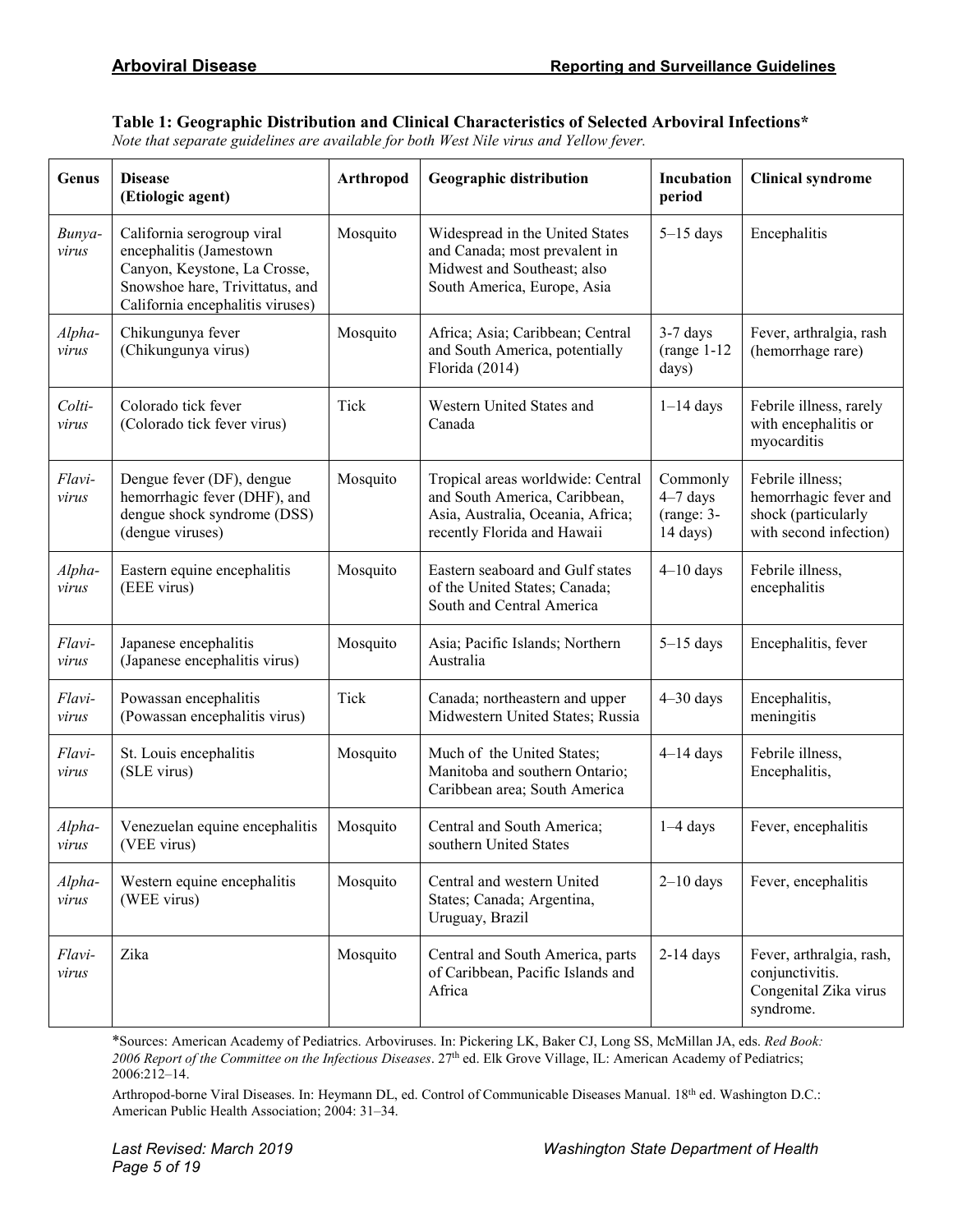# **3. CASE DEFINITION**

**NOTE:** - **West Nile** and **yellow fever** are discussed **in separate guidelines;**

- **Dengue** is discussed in **Section 3B of this guideline**.
- **Zika** is discussed in **Section 3C of this guideline**.

# **A. Neuroinvasive and Non-Neuroinvasive Arboviral Diseases (2014)**

**1. Clinical Description** *(for dengue, see Section 3B; for Zika, see Section 3C)*

Most arboviral infections are asymptomatic. Clinical disease ranges from mild febrile illness to severe encephalitis. For the purposes of surveillance and reporting, arboviral disease cases are often categorized into two primary groups based on their clinical presentation: neuroinvasive disease and non-neuroinvasive disease.

Neuroinvasive disease: Many arboviruses cause neuroinvasive disease such as aseptic meningitis, encephalitis, or acute flaccid paralysis (AFP). These illnesses are usually characterized by the acute onset of fever with stiff neck, altered mental status, seizures, limb weakness, cerebrospinal fluid (CSF) pleocytosis, or abnormal neuroimaging. AFP may result from anterior ("polio") myelitis, peripheral neuritis, or post-infectious peripheral demyelinating neuropathy (i.e., Guillain-Barré syndrome). Less common neurological manifestations, such as cranial nerve palsies, also occur.

Non-neuroinvasive disease: Most arboviruses are capable of causing an acute systemic febrile illness that may include headache, myalgias, arthralgias, rash, or gastrointestinal symptoms. Other physical complaints may include vertigo, stiff neck, or muscle weakness without progression to more clinically apparent neurological involvement.

**2. Clinical Criteria for Diagnosis** *(for dengue, see Section 3B; for Zika, see Section 3C)*

A clinically compatible case of arboviral disease is defined as follows:

#### Neuroinvasive disease

- Meningitis, encephalitis, acute flaccid paralysis, or other acute signs of central or peripheral neurologic dysfunction, as documented by a physician, **AND**
- Absence of a more likely clinical explanation. Other clinically compatible symptoms of arbovirus disease include: headache, myalgia, rash, arthralgia, vertigo, vomiting, paresis and/or nuchal rigidity.

#### Non-neuroinvasive disease

- Fever or chills as reported by the patient or a health-care provider, **AND**
- Absence of neuroinvasive disease, **AND**
- Absence of a more likely clinical explanation. Other clinically compatible symptoms of arbovirus disease include: headache, myalgia, rash, arthralgia, vertigo, vomiting, paresis and/or nuchal rigidity.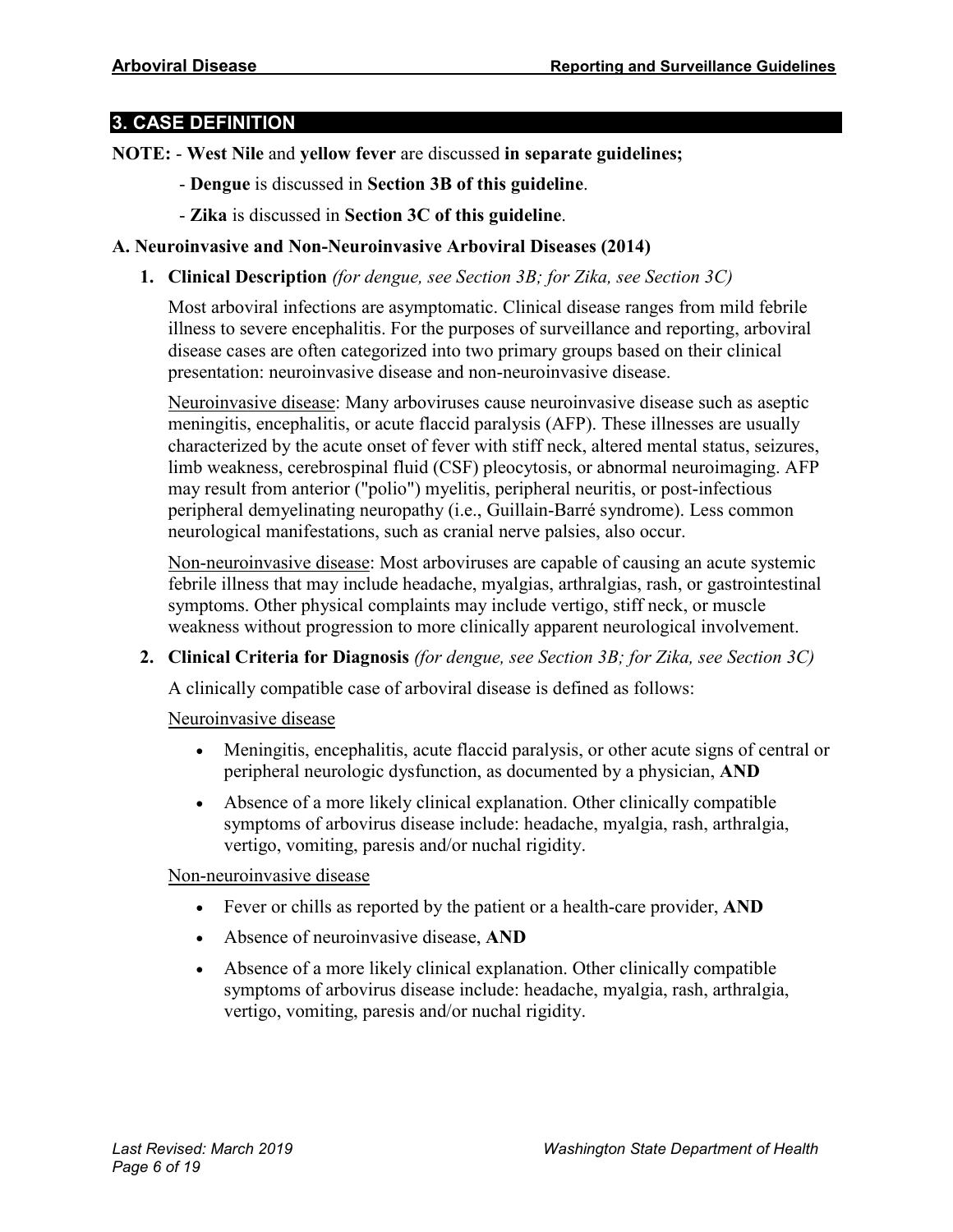**3. Laboratory Criteria for Diagnosis** *(for dengue, see Section 3B; for Zika, see Section 3C)*

Neuroinvasive disease

*Confirmatory:*

- Isolation of virus from or demonstration of specific viral antigen or nucleic acid in tissue, blood, CSF, or other body fluid, **OR**
- Four-fold or greater change in virus-specific quantitative antibody titers in paired sera, **OR**
- Virus-specific immunoglobulin M (IgM) antibodies in serum with confirmatory\* virus-specific neutralizing antibodies in the same or a later specimen, **OR**
- Virus-specific IgM antibodies in CSF and a negative result for other IgM antibodies in CSF for arboviruses endemic to the region where exposure occurred.

#### *Presumptive:*

• Virus-specific IgM antibodies in CSF or serum but with no other testing.

#### Non-neuroinvasive disease

*Confirmatory:*

- Isolation of virus from or demonstration of specific viral antigen or nucleic acid in tissue, blood, or other body fluid, excluding CSF, **OR**
- Four-fold or greater change in virus-specific quantitative antibody titers in paired sera, **OR**
- Virus-specific immunoglobulin M (IgM) antibodies in serum with confirmatory\* virus-specific neutralizing antibodies in the same or a later specimen.

#### *Presumptive:*

• Virus-specific IgM antibodies in serum but with no other testing.

*\****Arboviral serologic assays:** Assays for the detection of IgM and IgG antibodies commonly include enzyme-linked immunosorbent assay (ELISA), microsphere immunoassay (MIA), or immunofluorescence assay (IFA). These assays provide a presumptive diagnosis and should have confirmatory testing performed. Confirmatory testing involves the detection of arboviral-specific neutralizing antibodies utilizing assays such as plaque reduction neutralization test (PRNT).

#### **4. Case Definition (2014)** *(for dengue, see Section 3B; for Zika, see Section 3C)*

*Confirmed:*

- Neuroinvasive: a case that meets the clinical criteria and one or more of the confirmatory laboratory criteria for neuroinvasive disease.
- Non-neuroinvasive: a case that meets the clinical criteria for and one or more of the confirmatory laboratory criteria for non-neuroinvasive disease.

#### *Probable:*

• Neuroinvasive: a case that meets the clinical criteria and the presumptive laboratory criterion for neuroinvasive disease.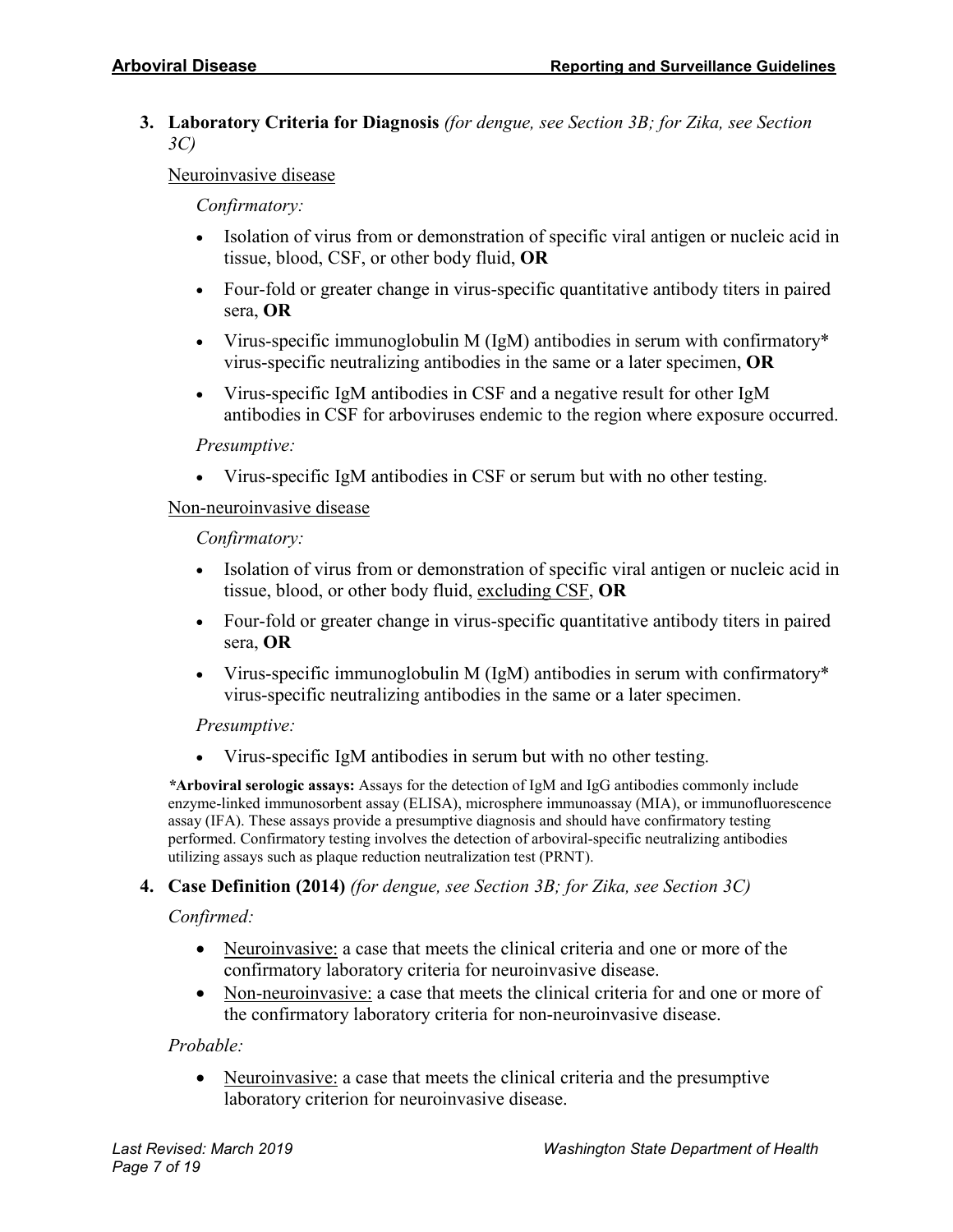- Non-neuroinvasive: a case that meets the clinical criteria and the presumptive laboratory criterion for non-neuroinvasive disease.
- **5. Comments on Interpreting Arboviral Laboratory Results**
	- **Serologic cross-reactivity.** In some instances, arboviruses from the same genus produce cross-reactive antibodies. In geographic areas where two or more closelyrelated arboviruses occur, serologic testing for more than one virus using PRNT may be needed to determine the specific causative virus. For example, such testing might be needed to distinguish antibodies resulting from infections from viruses within a genus, e.g., flaviviruses such as West Nile, St. Louis encephalitis, Powassan, dengue, Zika, or Japanese encephalitis viruses.
	- **Rise and fall of IgM antibodies.** For most arboviral infections, IgM antibodies are generally first detectable at 3 to 8 days after onset of illness and persist for 30 to 90 days, but longer persistence has been documented (e.g., up to 500 days for West Nile virus). Serum collected within 8 days of illness onset may not have detectable IgM and testing should be repeated on a convalescent-phase sample to rule out arboviral infection in those with a compatible clinical syndrome. A negative IgM antibody test on a specimen collected >12 weeks after illness onset does not rule out infection.
	- **Persistence of IgM antibodies.** Arboviral IgM antibodies may still be detected in some patients months or years after their acute infection. Therefore, the presence of these virus-specific IgM antibodies may signify a past infection and be unrelated to the current acute illness. Finding virus-specific IgM antibodies in CSF or a fourfold or greater change in virus-specific antibody titers between acute- and convalescentphase serum specimens provides additional laboratory evidence that the arbovirus was the likely cause of the patient's recent illness. Clinical and epidemiologic history also should be carefully considered.
	- **Persistence of IgG and neutralizing antibodies.** Arboviral IgG and neutralizing antibodies can persist for many years following a symptomatic or asymptomatic infection. Therefore, the presence of these antibodies alone is only evidence of previous infection and clinically compatible cases with the presence of IgG, but not IgM, should be evaluated for other etiologic agents.
	- **Other information to consider.** Vaccination history, detailed travel history, possible sexual or congenital exposures, date of onset of symptoms, and potentially crossreactive arboviruses known to circulate in the geographic area of exposure should be considered when interpreting results.
	- **Imported arboviral diseases.** Many exotic arboviruses (e.g., dengue, Zika, chikungunya, Japanese encephalitis, Tick-borne encephalitis, Venezuelan equine encephalitis, and Rift Valley fever viruses) are potential public health risks for the United States as competent vectors exist in some states that could allow for sustained transmission upon establishment of imported arboviral pathogens. Healthcare providers and public health officials should maintain a high index of clinical suspicion for cases of potentially exotic or unusual arboviral etiology, particularly in international travelers. If a suspected case occurs, it should be reported to the local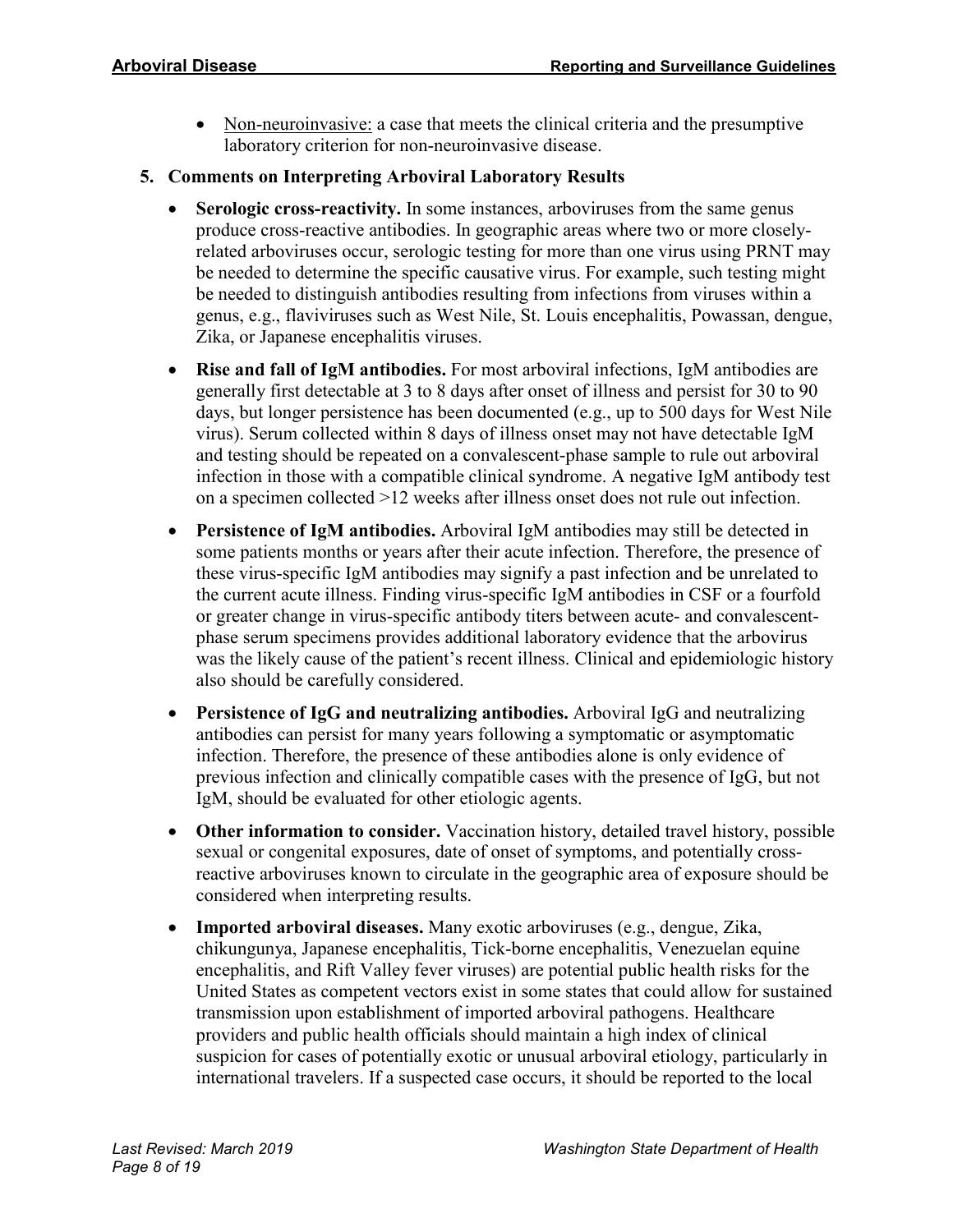health jurisdiction, then to DOH Communicable Disease Epidemiology for reporting to the Centers for Disease Control and Prevention (CDC).

- **B. Dengue: Dengue-like Illness, Dengue, Severe Dengue (Includes Dengue Hemorrhagic Fever, Dengue Shock Syndrome)**
	- **1. Clinical Criteria for Diagnosis**
		- **Dengue-like Illness** is defined by fever as reported by the patient or healthcare provider.
		- **Dengue** is defined by the presence of fever as reported by the patient or healthcare provider and the presence of one or more of the following signs and symptoms: nausea/vomiting, rash, headache, retro-orbital or ocular pain, myalgia, arthralgia, tourniquet test positive, leukopenia (a total leukocyte count <5,000/mm<sup>3</sup>), abdominal pain or tenderness, extravascular fluid accumulation (e.g., pleural or pericardial effusion, ascites), mucosal bleeding at any site, liver enlargement >2 cm, or increasing hematocrit concurrent with rapid decrease in platelet count.
		- **Severe Dengue** is defined as dengue (above) with one or more of the following:
			- o Severe plasma leakage evidenced by hypovolemic shock and/or extravascular fluid accumulation (e.g., pleural or pericardial effusion, ascites) with respiratory distress. A high hematocrit value (an increase in hematocrit ≥20% above average for age or a decrease in hematocrit  $\leq 20\%$  of baseline following fluid replacement therapy) for patient age and sex offers further evidence of plasma leakage.
			- o Severe bleeding from the gastrointestinal tract (e.g., hematemesis, melena) or vagina (menorrhagia) as defined by requirement for medical intervention including intravenous fluid resuscitation or blood transfusion.
			- o Severe organ involvement, including any of the following:
				- Elevated liver transaminases: aspartate aminotransferase (AST) or alanine aminotransferase (ALT)  $\geq$ 1,000 units per liter (U/L)
				- **Impaired level of consciousness and/or diagnosis of encephalitis,** encephalopathy, or meningitis
				- Heart or other organ involvement including myocarditis, cholecystitis, and pancreatitis

# **2. Laboratory Criteria for Diagnosis** *(Dengue-like, Dengue, Severe Dengue only)*

Confirmatory:

- Detection of DENV nucleic acid in tissue, blood, serum, cerebrospinal fluid (CSF), or other body fluid by validated reverse transcriptase-polymerase chain reaction (PCR) test **OR**
- Detection of dengue virus antigens in tissue by a validated immunofluorescence or immunohistochemistry assay, **OR**
- Detection in serum or plasma of dengue virus NS1 antigen by a validated immunoassay, **OR**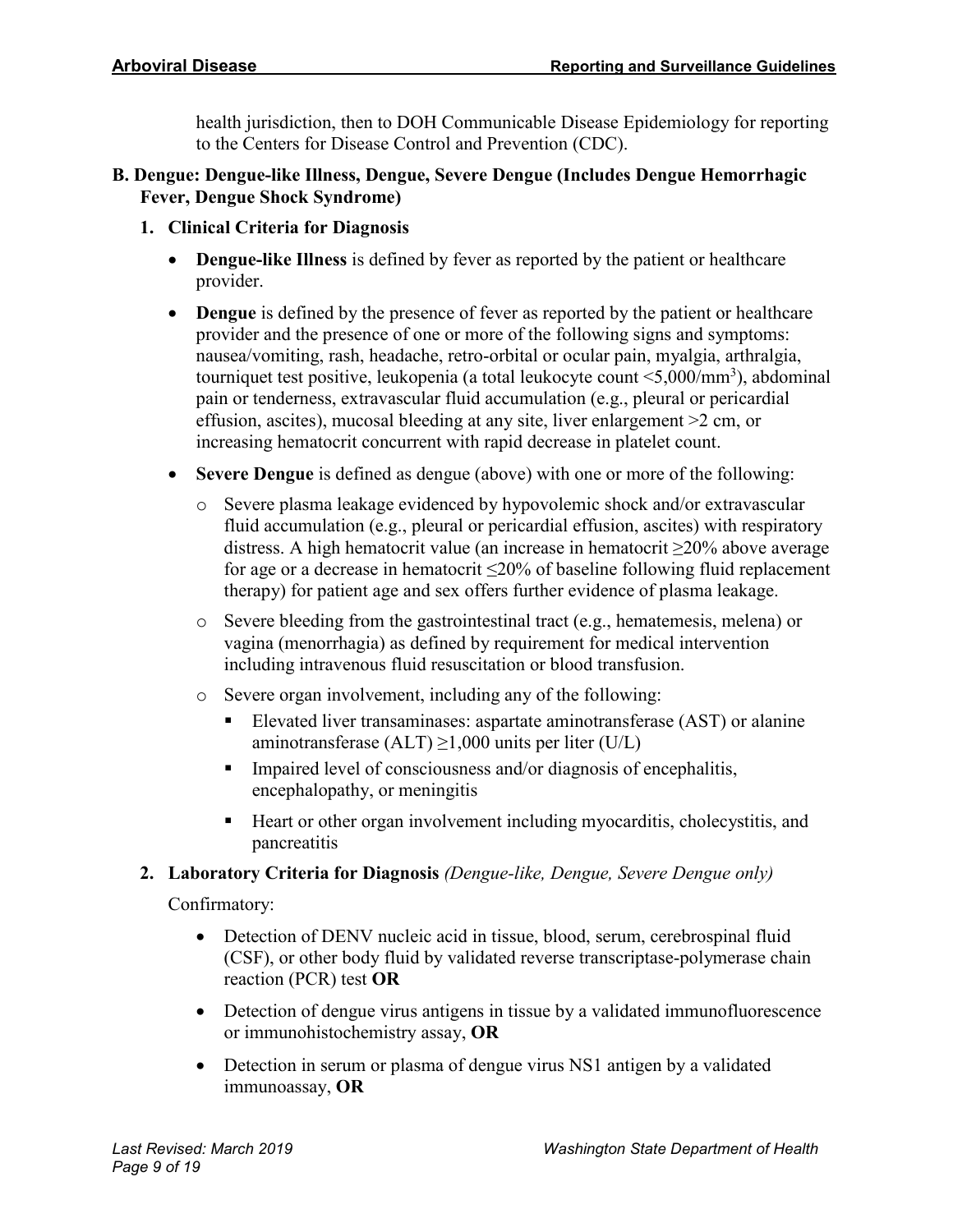- Cell culture isolation of dengue virus from a serum, plasma, or CSF specimen, **OR**
- Detection of dengue-specific IgM antibodies by validated immunoassay in a serum specimen or CSF in a person living in a dengue endemic or non-endemic area of the United States without evidence of other flavivirus transmission (e.g., WNV, SLEV, or recent vaccination against a flavivirus (e.g., YFV, JEV)); **OR**
- Detection of dengue-specific IgM antibodies by validated immunoassay in a serum specimen or CSF in a traveler returning from a dengue endemic area without ongoing transmission of another flavivirus (e.g., WNV, JEV, YFV), clinical evidence of co-infection with one of these flaviviruses, or recent vaccination against a flavivirus (e.g., YFV, JEV), **OR**
- Seroconversion from negative dengue virus-specific serum immunoglobulin M (IgM) antibody in an *acute* phase specimen (collected ≤5 days after symptom onset) to positive dengue-specific serum IgM antibodies in a convalescent-phase specimen (collected ≥5 days after symptom onset), **OR**
- Dengue-specific IgG antibody seroconversion or ≥4-fold rise in titer by a validated immunoassay in serum specimens collected >2 weeks apart, AND confirmed by a neutralization test (e.g. plaque reduction neutralization test).
- Virus-specific immunoglobulin M (IgM) antibodies in serum with confirmatory\* virus-specific neutralizing antibodies in the same or a later specimen.

Presumptive:

• Detection of dengue-specific IgM antibodies by validated immunoassay in a serum specimen or CSF in a person living in an area of the United States with evidence of other flavivirus transmission, OR a traveler returning from a dengue endemic area with ongoing transmission of another flavivirus, OR clinical evidence of co-infection with another flavivirus, OR recent vaccination against a flavivirus (e.g., YFV, JEV).

Suspected:

• The absence of dengue-specific IgM by validated immunoassay in a serum or CSF specimen collected <5 days after illness onset and in which molecular diagnostic testing was not performed in a patient with an epidemiologic linkage.

*\****Dengue serologic assays:** Assays for the detection of IgM and IgG antibodies commonly include enzyme-linked immunosorbent assay (ELISA), microsphere immunoassay (MIA), or immunofluorescence assay (IFA). These assays provide a presumptive diagnosis and should have confirmatory testing performed if infection with other flaviviruses is a possibility. Confirmatory testing involves the detection of denguespecific neutralizing antibodies utilizing assays such as plaque reduction neutralization test (PRNT).

# **3. Exposure** *(Dengue-like, Dengue, Severe Dengue only)*

Criteria for epidemiologic linkage are dependent upon exposure, which is defined as:

• Travel to an dengue endemic country or presence at location with ongoing outbreak of dengue-like illness within two weeks of illness onset, OR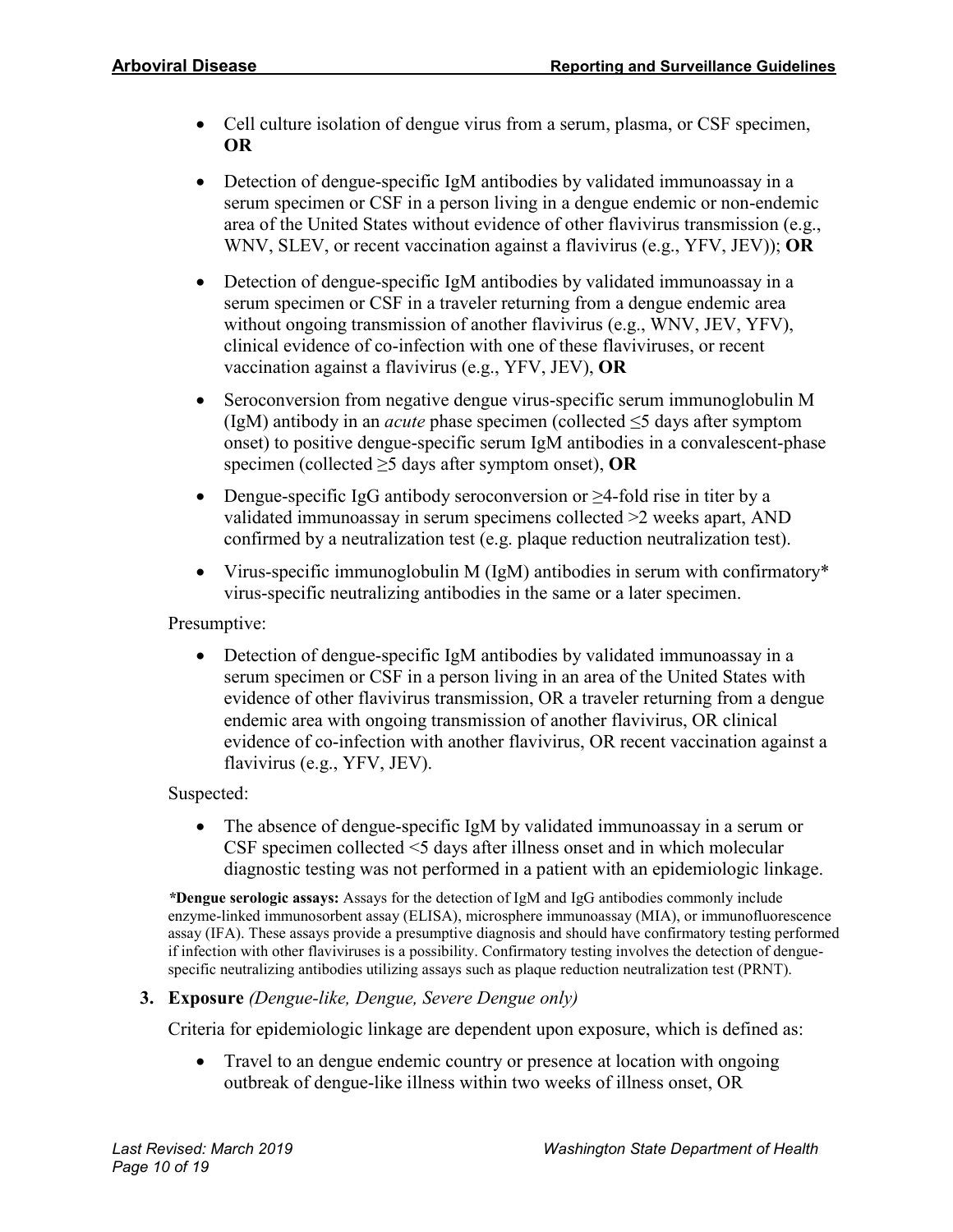• Association in time and place with a confirmed or probable dengue case.

# **4. Case Definition (2015)** *(Dengue-like, Dengue, Severe Dengue only)*

*Suspect:* a clinically compatible case of dengue-like illness, dengue, or severe dengue that is epidemiologically linked to a confirmed case or by travel, as defined above.

*Probable*: a clinically compatible case of dengue-like illness, dengue, or severe dengue with laboratory results indicative of presumptive infection.

*Confirmed*: a clinically compatible case of dengue-like illness, dengue, or severe dengue with confirmatory laboratory results.

#### **5. Comment**

An asymptomatic blood or tissue donor is defined as having dengue virus-specific viral antigen or genomic sequences demonstrated in donated blood or organs during screening and confirmatory testing in the absence of symptoms in the donor. In 2009, CDC requested reporting of dengue virus positive asymptomatic donors, however, no cases have been identified. Reporting is now limited to persons with symptomatic dengue virus infection.

Dengue viruses are flaviviruses and have sufficient antigenic similarity to yellow fever virus, Japanese encephalitis virus, Zika virus, and West Nile virus that previous infection or vaccination may raise cross-reactive serum antibodies. In such situations, the result of ELISA testing may be unreliable and PRNT may be needed to correctly identify the infecting virus. However, high-titers of cross-reactive antibody produced from multiple previous flavivirus infections cannot be resolved by PRNT.

#### **C. Zika**

**1. Clinical Description** *(Zika disease and infection only)*

#### Zika virus disease case, non-congenital

A person with one or more of the following not explained by another etiology:

- Clinically compatible illness that includes
	- o acute onset of fever (measured or reported), or
	- o maculopapular rash, or
	- o arthralgia, or
	- o conjunctivitis
- Complication of pregnancy
	- o fetal loss; or
	- o fetus or neonate with congenital microcephaly, congenital intracranial calcifications, other structural brain or eye abnormalities, or other congenital nervous system-related abnormalities including defects such as clubfoot or multiple joint contractures
- Guillain-Barré syndrome or other neurologic manifestations

#### Zika virus disease case, congenital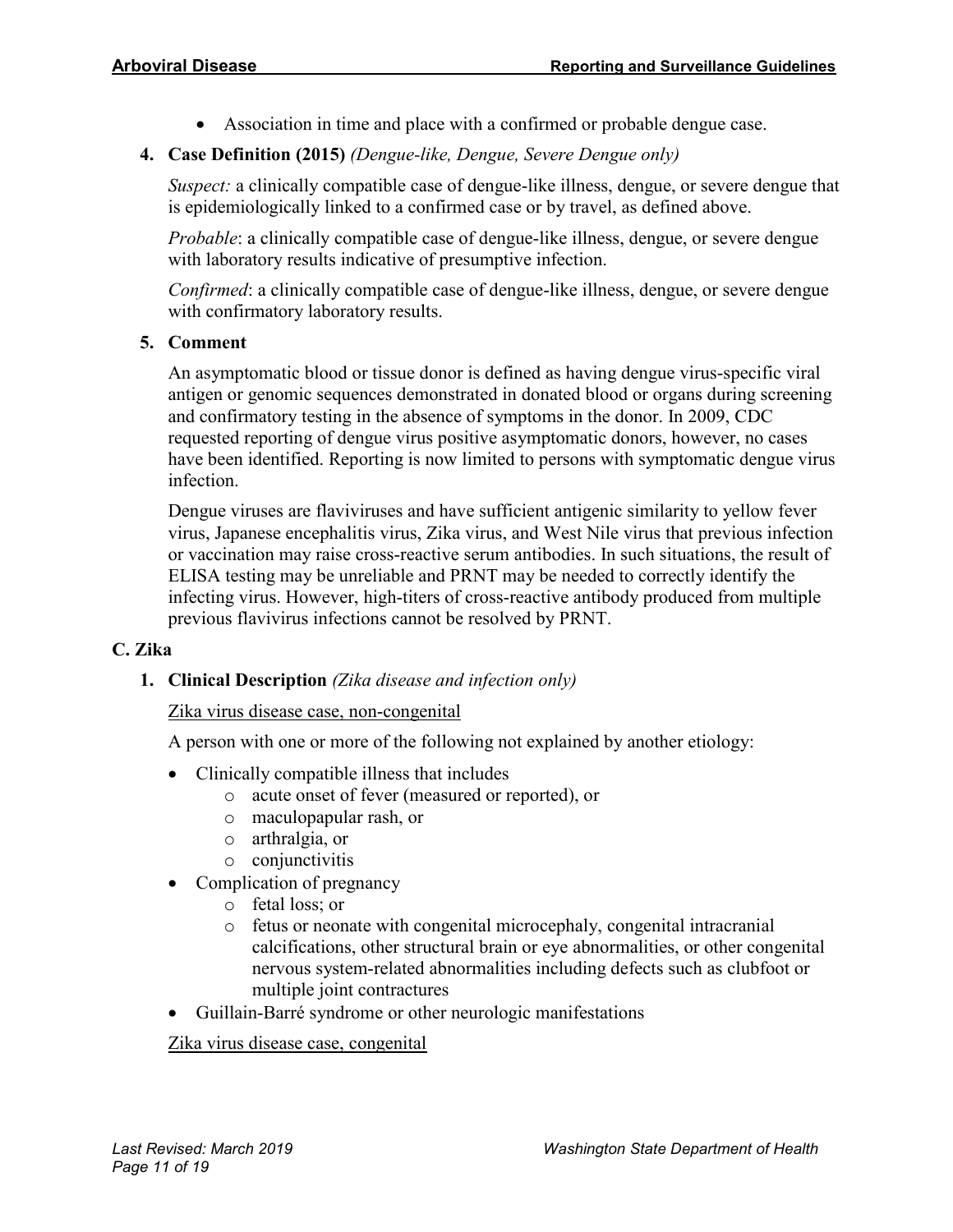Liveborn infant with congenital microcephaly, or intracranial calcifications, or structural brain or eye abnormalities, or other congenital central nervous systemrelated abnormalities not explained by another etiology

(As part of the complete evaluation of congenital microcephaly or other CNS birth defects, testing for other congenital infections such as syphilis, toxoplasmosis, rubella, cytomegalovirus infection, lymphocytic choriomeningitis, virus infection, and herpes simplex virus infections should be considered. An assessment of potential genetic and other teratogenic causes of the congenital anomalies should also be performed.

# 2. **Laboratory Criteria for Diagnosis** *(Zika disease and infection only)*

# *Confirmed, non-congenital*

- Culture of Zika virus from blood, body fluid, or tissue; OR
- Detection of Zika virus antigen or viral RNA in serum, CSF, placenta, umbilical cord, fetal tissue, or other specimen (e.g. urine, saliva, amniotic fluid, semen) OR
- Positive Zika virus IgM antibody in serum or CSF **with** positive Zika virus neutralizing antibody titers and negative neutralizing antibody titers against dengue or other flaviviruses endemic to region where exposure occurred.

# *Probable, non-congenital*

- Positive Zika virus IgM antibody test of serum or CSF with positive neutralizing antibody titers against Zika virus and dengue virus or other flaviviruses endemic to the region where exposure occurred
- Positive Zika virus IgM antibody test AND negative dengue virus IgM antibody test with no neutralizing antibody testing performed

# *Confirmed, congenital*

- Zika virus detection by culture, viral antigen, or viral RNA in fetal tissue, umbilical cord blood, or amniotic fluid; OR neonatal serum, CSF, or urine collected within 2 days of birth; OR
- Positive Zika virus IgM antibody test of umbilical cord blood, neonatal serum or CSF collected within 2 days of birth with positive Zika virus neutralizing antibody titers and negative neutralizing antibody titers against dengue or other flaviviruses endemic to the region where exposure occurred.

# *Probable, congenital*

- Positive Zika virus IgM antibody test of serum or CSF collected within 2 days of birth, AND
	- o Positive neutralizing antibody titers against Zika virus and dengue or other flaviviruses endemic to the region where exposure occurred, OR
	- o Negative dengue virus IgM antibody test and no neutralizing antibody testing performed

# **3. Exposure** *(Zika disease and infection only)*

Criteria for epidemiologic linkage are dependent upon exposure, which is defined as:

• Resides in or recent travel to an area with known Zika virus transmission, OR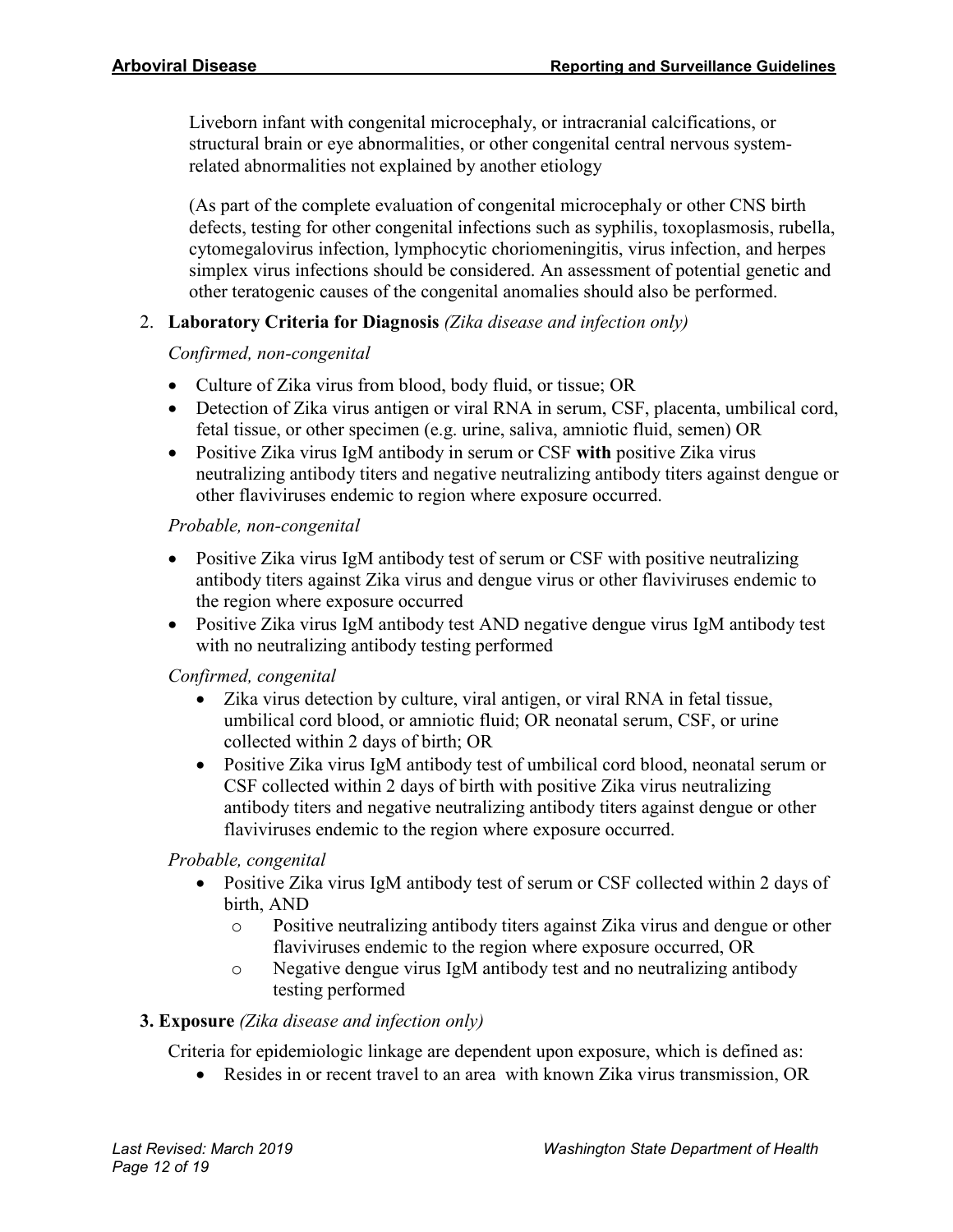- Sexual contact with a confirmed or probable case within the infection transmission risk window of Zika virus infection or person with recent travel to an area with known Zika virus transmission, OR
- Receipt of blood or blood products within 30 days of symptom onset; OR
- Organ or tissue transplant recipient within 30 days of symptom onset; OR
- Association in time and place with a confirmed or probable case, OR
- Likely vector exposure in an area with suitable seasonal and ecological conditions for potential local vectorborne transmission

#### **4. Case Definition (2016)** *(Zika disease and infection only)*

# Zika Virus Disease, Non-congenital

#### *Confirmed case*

Meets clinical criteria for non-congenital case AND has confirmatory laboratory evidence of recent Zika virus infection.

#### *Probable case*

Meets clinical criteria for non-congenital disease, AND has an epidemiologic linkage, AND has probable laboratory evidence of recent Zika virus or flavivirus infection.

#### Zika Virus Disease, Congenital

#### *Confirmed case*

A neonate meets the clinical criteria for congenital disease AND meets one of the confirmed congenital laboratory criteria

#### *Probable case*

A neonate meets the clinical criteria for congenital disease AND: The neonate's mother has an epidemiologic linkage or meets laboratory criteria for recent Zika virus or flavivirus infection, AND

The neonate has laboratory evidence of probable Zika virus or flavivirus infection

#### Zika Virus Infection, Non-congenital

#### *Confirmed case*

Does not meet clinical criteria for non-congenital disease, AND has confirmatory laboratory evidence of recent Zika virus infection.

#### *Probable case*

Does not meet clinical criteria for non-congenital disease, BUT has an epidemiologic linkage, AND has probable laboratory evidence of recent Zika virus infection.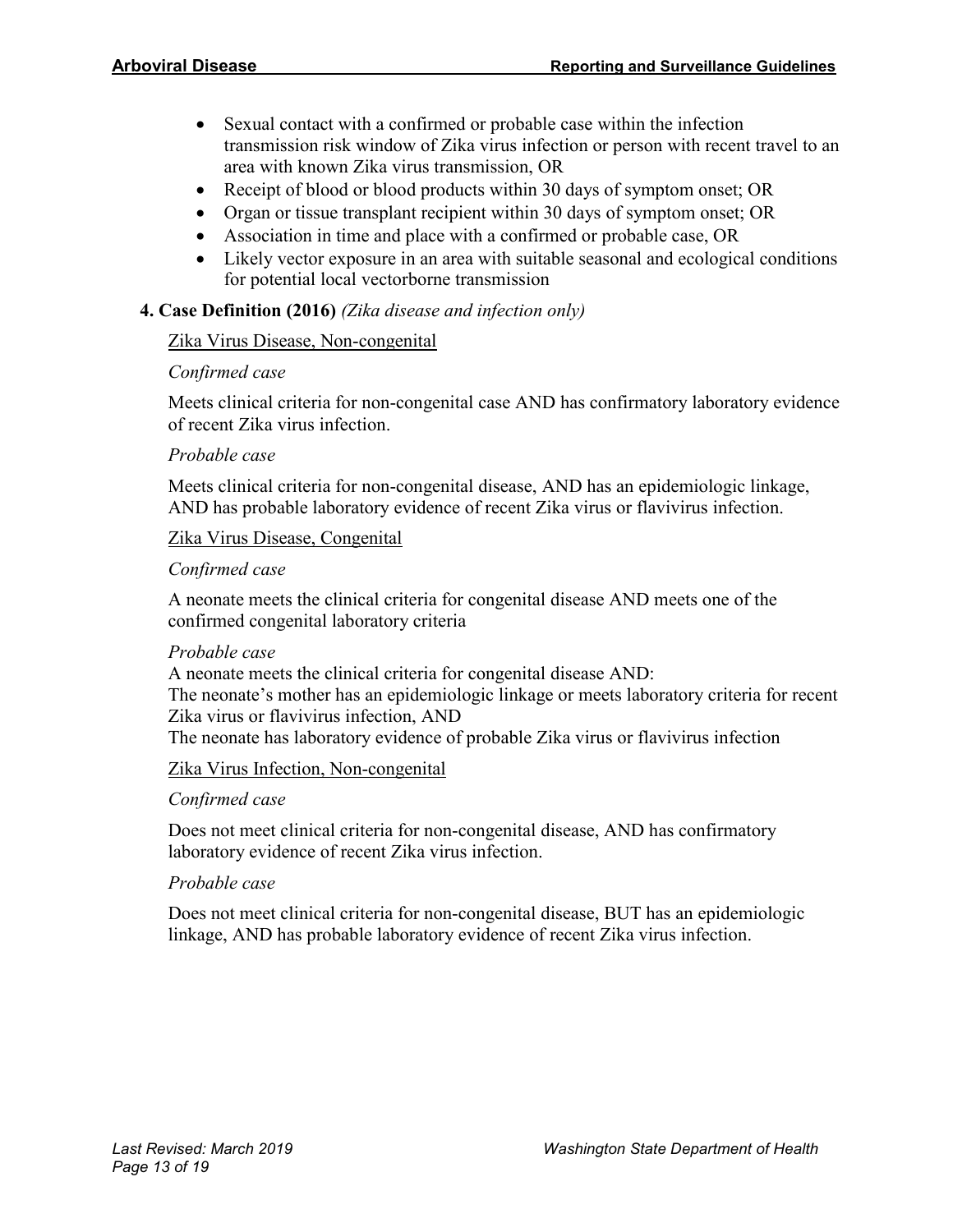Zika Virus Infection, Congenital

*Confirmed:* Neonate who does not meet clinical criteria for a congenital disease case, BUT meets one of the confirmed congenital laboratory criteria

*Probable:* Neonate who does not meet clinical criteria for a congenital disease case; BUT

The neonate's mother has an epidemiologic linkage or meets laboratory criteria for recent Zika virus or flavivirus infection; AND

The neonate has laboratory evidence of probable Zika virus or flavivirus infection.

# **Comment**

An asymptomatic blood or tissue donor is defined as having Zika virus-specific viral antigen or genomic sequences demonstrated in donated blood or organs during screening and confirmatory testing in the absence of symptoms in the donor. In 2016, CDC requested reporting of Zika virus positive asymptomatic donors. Zika virus is a flaviviruses and has sufficient antigenic similarity to dengue, yellow fever virus, Japanese encephalitis virus, and West Nile virus that previous infection or vaccination may raise cross-reactive serum antibodies. In such situations, the result of ELISA testing may be unreliable and PRNT may be needed to correctly identify the infecting virus. However, high-titers of cross-reactive antibody produced from multiple previous flavivirus infections cannot be resolved by PRNT.

# **4. DIAGNOSIS AND LABORATORY SERVICES**

# **A. Diagnosis**

Laboratory diagnosis is primarily made by detection of viral specific antibodies in serum or CSF, or by detection of nucleic acid in serum or tissue. See Section 3A (5) for additional information about serologic testing.

# **B. Tests Available at the Washington State Health Public Health Laboratories (PHL)**

PHL can test for West Nile virus (WNV)-specific and St. Louis encephalitis (SLE) virusspecific IgM antibody in serum or CSF by microsphere immunoassay (MIA). PHL can also test for Zika-specific IgM antibody in serum by enzyme-linked immunosorbent assay (ELISA), for Zika, chikungunya, and dengue nucleic acid by RT-PCR on serum, and for Zika RNA by RT-PCR on urine. PHL also has emergency capacity for dengue and chikungunya IgM serology testing; consult with CDE to request this testing. In certain situations (e.g. inconclusive results, concern for cross-reactivity), PHL will send samples to the CDC for additional testing by plaque reduction neutralization test (PRNT). See WNV guideline for additional information.

PHL sends specimens to the CDC for all other arboviral tests. For details of specimen requirements see:

[https://www.doh.wa.gov/ForPublicHealthandHealthcareProviders/PublicHealthLaboratories/](https://www.doh.wa.gov/ForPublicHealthandHealthcareProviders/PublicHealthLaboratories/MicrobiologyLabTestMenu) [MicrobiologyLabTestMenu](https://www.doh.wa.gov/ForPublicHealthandHealthcareProviders/PublicHealthLaboratories/MicrobiologyLabTestMenu)

Details on criteria for Zika virus testing through public health, detailed laboratory ordering guidance, and specimen collection instructions can be found here: [https://www.doh.wa.gov/YouandYourFamily/IllnessandDisease/ZikaVirus/healthcarepro](https://www.doh.wa.gov/YouandYourFamily/IllnessandDisease/ZikaVirus/healthcareprovidersClinicallabs#Zika) [vidersClinicallabs#Zika](https://www.doh.wa.gov/YouandYourFamily/IllnessandDisease/ZikaVirus/healthcareprovidersClinicallabs#Zika)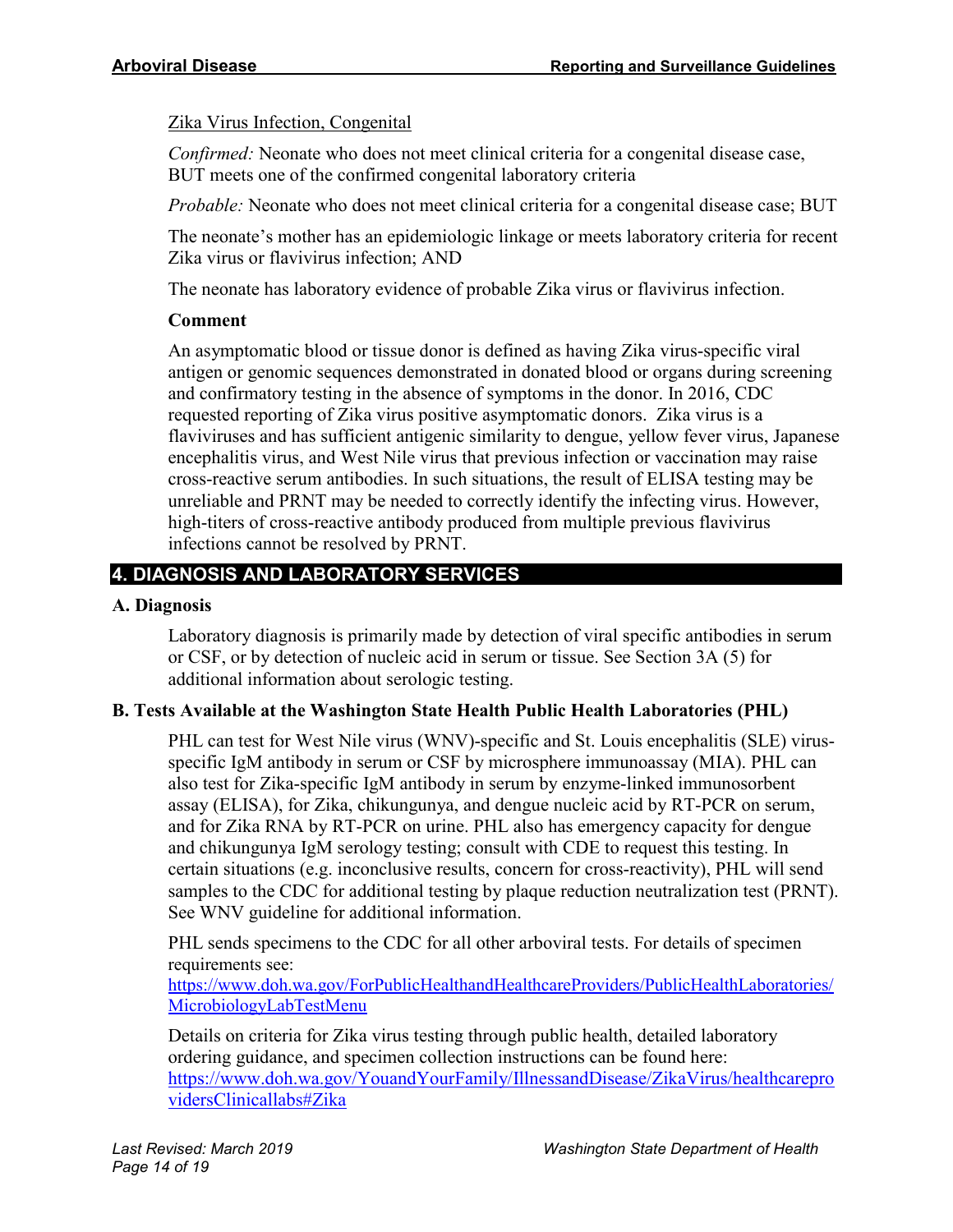Note that PHL require all clinical specimens have two patient identifiers, a name **and** a second identifier (e.g., date of birth) both on the specimen label and on the submission form. Due to laboratory accreditation standards, specimens will be rejected for testing if not properly identified. Also include specimen source and collection date.

# **C. Specimen Collection**

Serum and/or CSF should be refrigerated and transported cold or frozen. Other specimens should be held at initial storage temperature (e.g., maintain frozen specimens with dry ice.) Specimens should be submitted with a completed PHL Serology/Virology form [\(https://www.doh.wa.gov/Portals/1/Documents/5230/302-017-SerVirHIV.pdf\)](https://www.doh.wa.gov/Portals/1/Documents/5230/302-017-SerVirHIV.pdf) or the Zika virus test request form [\(https://www.doh.wa.gov/Portals/1/Documents/5230/ZikaRequisitionForm.pdf\)](https://www.doh.wa.gov/Portals/1/Documents/5230/ZikaRequisitionForm.pdf).

Please call DOH Communicable Disease Epidemiology (206-418-5500) to request testing and obtain shipping instructions for specimens other than serum or CSF.

# **5. ROUTINE CASE INVESTIGATIONS**

Interview the case and others who may be able to provide pertinent information.

# **A. Evaluate the Diagnosis**

If the case tests positive for an arboviral infection at a laboratory other than a Public Health Laboratories, discuss the need to perform confirmatory testing with DOH Communicable Disease Epidemiology (206-418-5500). As needed, facilitate transport of the specimen to PHL for further testing.

Evaluate whether the patient had a previous infection with West Nile virus or another arboviral disease or was vaccinated for an arboviral disease (e.g., Japanese encephalitis, tickborne encephalitis, or yellow fever).

# **B. Manage the Case**

- 1. Hospitalized patients should be treated with standard precautions. Infected persons should be advised not to donate blood, tissues or organs for 6 months after infection has cleared
- 2. Pregnant women with a positive or inconclusive test for Zika virus should be followed by serial ultrasound examination every 3-4 weeks to monitor fetal growth and anatomy, particularly neuroanatomy.
	- Referral to a maternal-fetal medicine or infectious disease specialist is recommended
	- Amniocentesis can be considered for further Zika virus testing
- 3. Infants born to mothers with laboratory evidence of Zika virus infection during pregnancy should have a standard evaluation at birth that includes a comprehensive physical examination and Zika virus NAT (serum and urine) and IgM (serum) testing as soon as possible after birth. In addition, by 1 month of age, these infants should have a postnatal head ultrasound, comprehensive ophthalmologic exam, and hearing assessment by auditory brainstem response (ABR) testing. For infants with findings of Congenital Zika Syndrome (CZS), Zika virus NAT and IgM testing should be considered on cerebrospinal fluid (CSF); these infants should also be evaluated for other causes of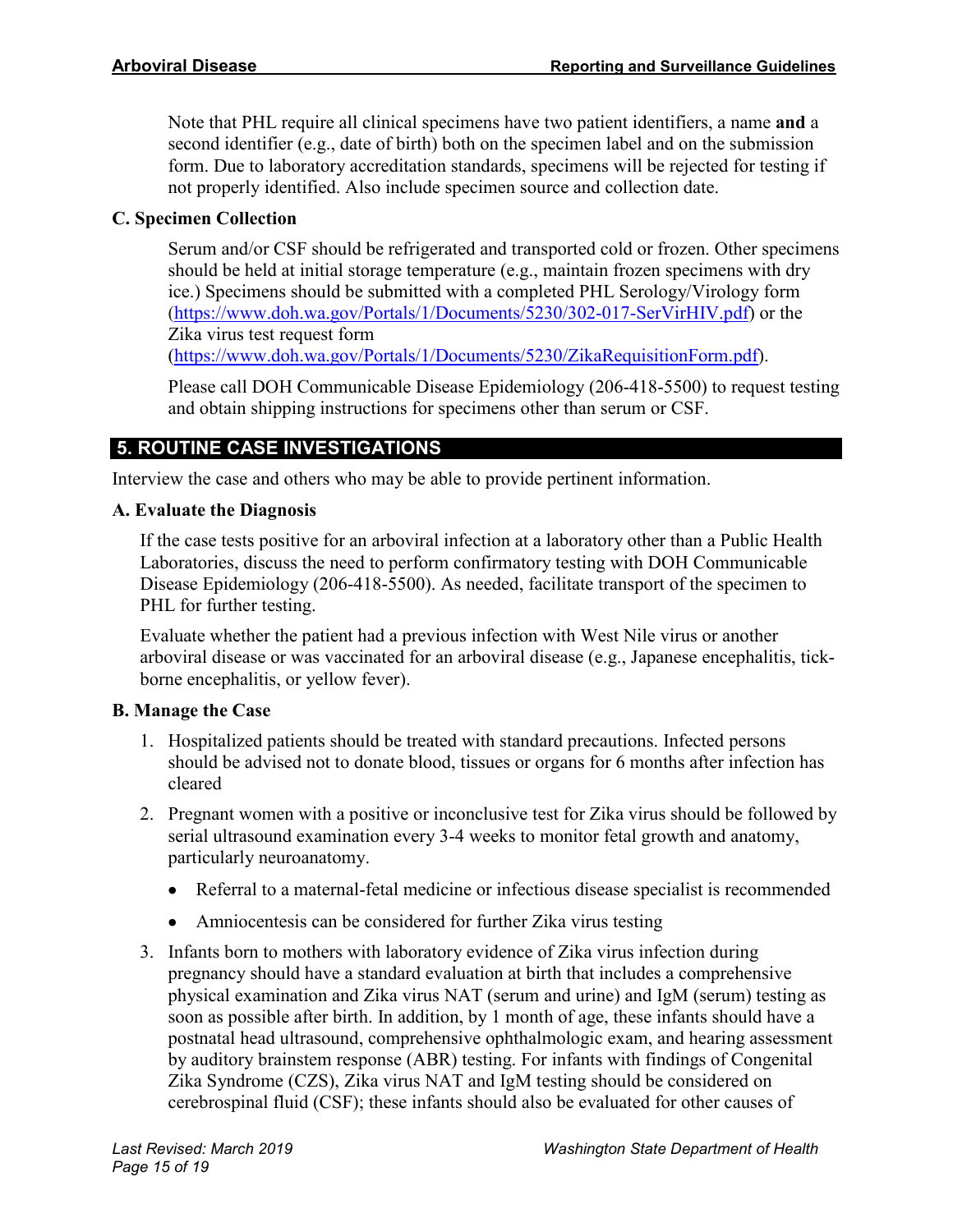congenital abnormalities and referred to developmental and other specialists based on their clinical findings. See detailed CDC guidance: [https://www.cdc.gov/pregnancy/zika/testing-follow-up/documents/pediatric-evaluation](https://www.cdc.gov/pregnancy/zika/testing-follow-up/documents/pediatric-evaluation-follow-up-tool.pdf)[follow-up-tool.pdf](https://www.cdc.gov/pregnancy/zika/testing-follow-up/documents/pediatric-evaluation-follow-up-tool.pdf)

- 4. Women with laboratory evidence of Zika virus infection should wait at least 2 months after their symptoms first appeared or their last date of possible travel or sexual exposure before trying to get pregnant
- 5. Men with laboratory evidence of Zika virus infection should wait at least 3 months after their symptoms first appeared or their last date of possible travel or sexual exposure to have unprotected sex
- 6. Zika virus-infected persons with a pregnant partner should use barrier methods consistently and correctly or abstain from sex for the duration of pregnancy.
- 7. There is no current recommendation for mothers infected with arboviral disease to discontinue breastfeeding. In the case of Zika infection, current evidence suggests that the benefits of breastfeeding outweigh the risk of Zika virus spread through breast milk.
- 8. Assess evidence or risk of local transmission. Neither *Aedes aegypti* nor *Ae. albopictus,* the primary mosquito vectors for dengue, Zika, and chikungunya, are endemic to Washington State, so the risk of a case infecting mosquitoes which could subsequently infect other humans is very low. However, autochthonous dengue infections have been identified in Florida, Texas, and Hawaii; likewise autochthonous chikungunya cases were identified in the Caribbean in late 2013 and in Florida in July 2014. Patients with dengue and chikungunya in areas where the vectors are likely present should be sequestered from mosquitoes while viremic to avoid local transmission.

# **C. Identify Potential Sources of Infection**

Obtain a detailed travel history, including specific locations and travel dates, and ask about arthropod exposures during the likely exposure period. For suspected Zika virus infection, also ask about unprotected sexual exposures to a person who traveled to an area where Zika virus is circulating. If exposure within the United States is suspected for dengue, Zika, or chikungunya, notify DOH Communicable Disease Epidemiology immediately (206-418-5500).

Ask about receiving blood products or about organ or tissue transplants.

#### **D. Identify Close Contacts or Other Potentially Exposed Persons**

Identify others who traveled with the patient. Determine if the patient donated blood or organs, breastfed, or gave birth in the month preceding illness onset.

#### **E. Management of Contacts/Others Exposed**

Arboviral infections are not generally transmitted from person-to-person, except for rare cases of sexual transmission, transplacental transmission, organ transplantation, or blood transfusion. If the patient donated blood or organs, inform the blood or tissue bank of the potential exposure. In cases of potential mother-to-infant transmission, monitor the infant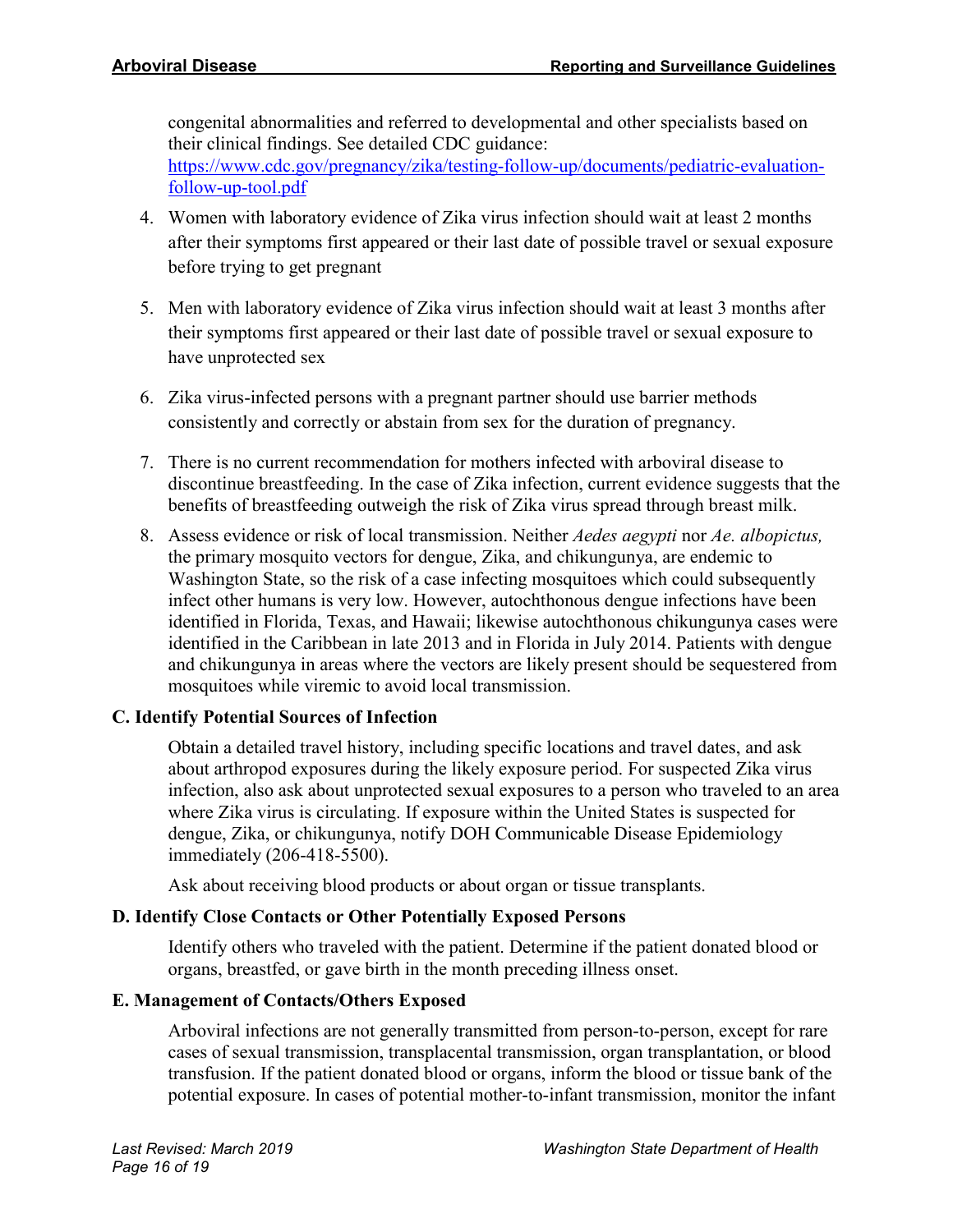for compatible signs and symptoms.

Instruct others persons potentially exposed to the same source to seek medical attention if symptoms of arboviral disease develop. Even if no symptoms developed from travel to an area affected by Zika, after travel, men should use condoms consistently and correctly when having sex with pregnant women (for the duration of pregnancy) or women who could become pregnant (for 3 months after last exposure date), and women who travel should avoid unprotected sex with pregnant women (for the duration of pregnancy), or for 2 months after last exposure date.

# **F. Environmental Evaluation/Management**

Consider outreach to educate the public about avoiding arthropod exposure. Environmental measures to reduce local arboviral transmission may include the elimination of mosquito breeding habitats and the use of chemical (i.e., pesticides) and biological controls. Notify local environmental health program and/or vector control of locally acquired cases, so that they may determine and institute appropriate intervention measures. In outbreak settings, an investigation may assist in identifying and controlling factors favoring transmission.

# **6. MANAGING SPECIAL SITUATIONS**

Not applicable

# **7. ROUTINE PREVENTION**

#### **A. Immunization Recommendations**

Japanese Encephalitis Vaccine

Persons planning to travel or reside in areas where Japanese encephalitis is endemic or epidemic should consult with a travel medicine health provider regarding the need for Japanese encephalitis vaccine.

To learn more about vaccine indications, contraindications and side effects, see the CDC website [\(https://www.cdc.gov/japaneseencephalitis/qa/index.html\)](https://www.cdc.gov/japaneseencephalitis/qa/index.html) and the recommendations from the ACIP (Centers for Disease Control and Prevention. Inactivated Japanese Encephalitis Virus Vaccine Recommendations of the Advisory Committee on Immunization Practices [ACIP], MMWR. Jan. 8, 1993;42:11. Available at [https://www.cdc.gov/mmwr/preview/mmwrhtml/00020599.htm\)](https://www.cdc.gov/mmwr/preview/mmwrhtml/00020599.htm).

#### **B. Prevention Recommendations**

To prevent arboviral diseases, persons should avoid arthropod bites by:

- Considering postponing travel to areas with active Zika transmission if pregnant or trying to become pregnant.
- Wearing a long sleeve shirt, long pants, and a hat when going into mosquito- or tickinfested areas, such as wetlands or woods. Tuck pant legs into socks or boots and shirts into pants to keep ticks on the outside of clothing where they can be more easily spotted and removed.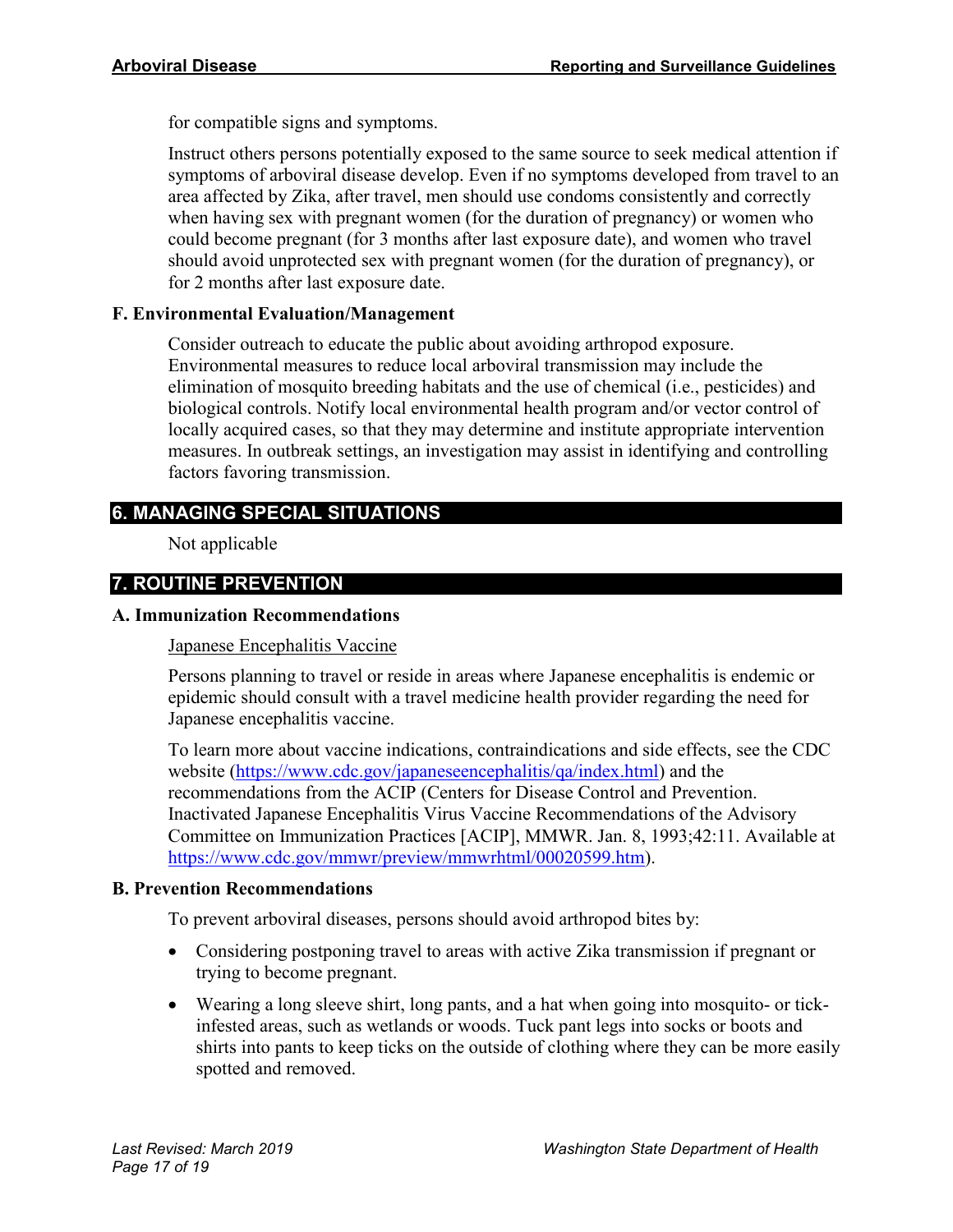- Using mosquito repellent when necessary. The most effective mosquito repellents contain the EPA-approved active ingredients DEET (N, N-diethyl-m-toluamide), Picaridin, oil of lemon eucalyptus, or IR3535. Read and follow instructions on the label. Permethrin is another long-lasting repellent that is intended for application to clothing and gear, but not directly to skin. In general, the more active ingredient (higher concentration) a repellent contains, the longer time it protects against mosquito bites. Do not over use repellents. Take special care when using repellent on children.
- When traveling, using mosquito bed nets when exposure to mosquitoes may occur at night.
- Additional information regarding the use of repellents can be found on the CDC website at: [https://www.cdc.gov/westnile/faq/repellent.html.](https://www.cdc.gov/westnile/faq/repellent.html)

Persons traveling to arboviral endemic areas should consult with a travel clinic health care provider regarding additional measures which should be taken in specific areas.

# **ACKNOWLEDGEMENTS**

This document is a revision of the Washington State Guidelines for Notifiable Condition Reporting and Surveillance published in 2002 which were originally based on the Control of Communicable Diseases Manual (CCDM), 17<sup>th</sup> Edition; James Chin, Ed. APHA 2000. We would like to acknowledge the Oregon Department of Human Services for developing the format and select content of this document.

# **UPDATES**

- July 2008: In Section 2C, the number of dengue fever cases reported each year was changed from 0–8 to 0–10. In Section 8B, IR3535 was added as a safe and effective mosquito repellent.
- March 2010: In Section 1B, requirements for the veterinarian were clarified to distinguish animal and human case reporting. In Section 1C, reporting of suspect cases was included (to reflect new 2010 CSTE dengue case definition). Section 3A was revised to include a clinical illness description and to differentiate the laboratory criteria for diagnosis from the case definitions. In Section 3B, the dengue case definition was updated. Sections 4B and 4C, the laboratory testing available at PHL was updated. In Section 5, case investigation guidelines were amended.
- January 2011: The Legal Reporting Requirements section has been revised to reflect the 2011 Notifiable Conditions Rule revision. In section 2, modes of transmission were updated (E) and the CAL serogroup was updated in Table 1. Section 3A was completely replaced to reflect the 2011 CSTE case definition for Arboviral disease (non-dengue). In Section 3B, the laboratory criteria were updated to clarify the requirements for P/N ratio. Section 4B was modified to reflect current test availability at PHL as of November 2010.
- July 2014: Section 3A was revised to reflect the 2014 CSTE case definition for Arboviral disease (non-dengue), in which the requirement about documented temperature of fever was changed. For arboviral diseases (other than dengue), fever has been removed entirely from the criteria for neuroinvasive disease; it no longer needs to be measured for non-neuroinvasive disease. The laboratory criteria were differentiated for neuroinvasive disease and non-neuroinvasive disease. The "Routine Case Investigation" and "Controlling Further Spread" sections were merged into a single section.
- January 2015: Section 2C was updated to reflect the recent travel-associated cases of chikungunya virus infection in Washington State. Section 3B was revised to reflect the 2015 CSTE case definition for dengue. This revision changed the categories for clinical description from dengue fever, dengue hemorrhagic fever, and dengue shock syndrome to dengue-like illness, dengue, and severe dengue. Clinical and lab criteria for classification were updated to reflect the national definition. Section 5B was revised to include information on length of time a person diagnosed with a dengue infection is prohibited from blood or organ donation.